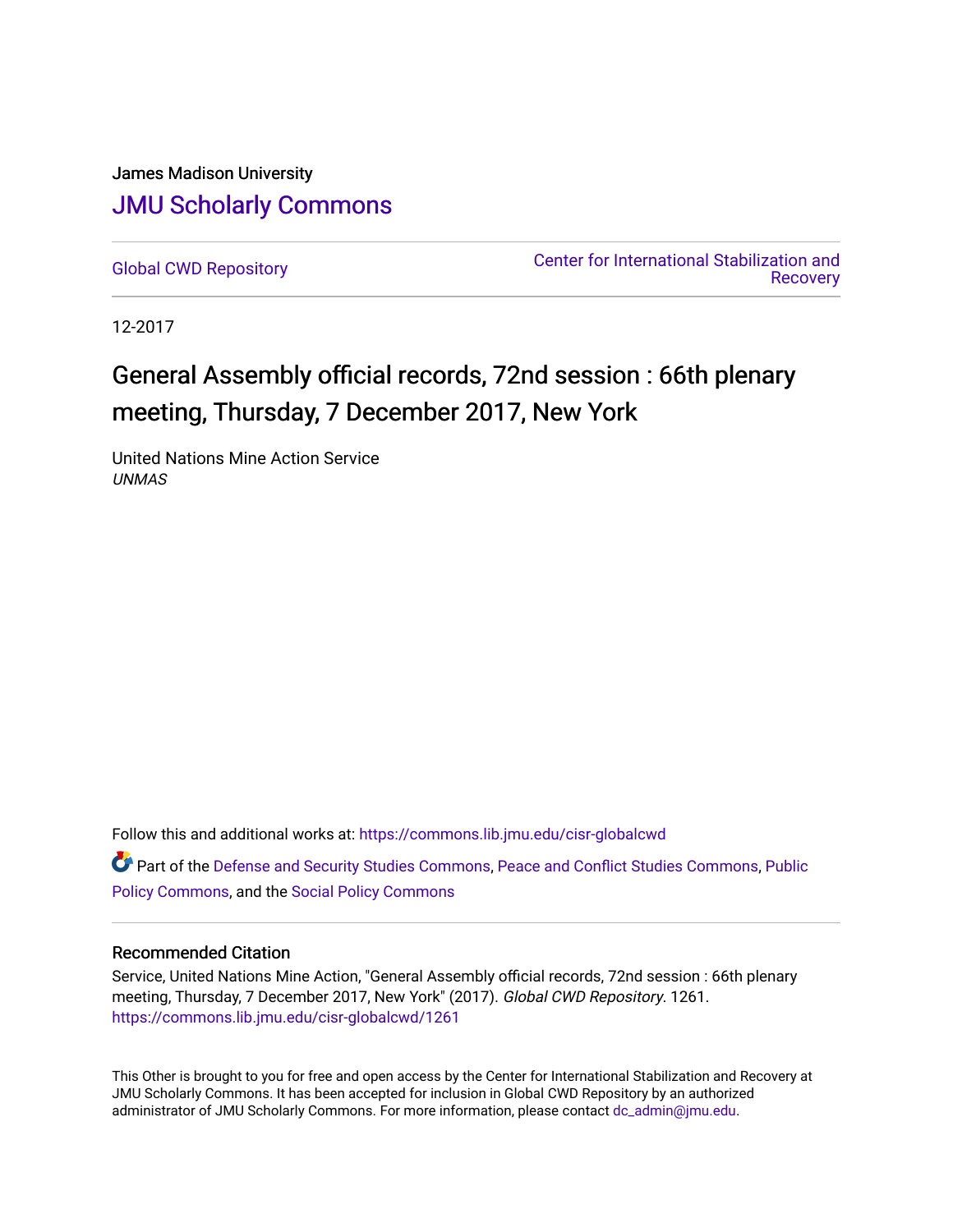

Seventy-second session

**66**th plenary meeting Thursday, 7 December 2017, 10 a.m. New York

*President*: Mr. Lajčák . . (Slovakia)

*In the absence of the President, Mr. Tevi (Vanuatu), Vice-President, took the Chair.*

*The meeting was called to order at 10.05 a.m.*

# **Reports of the Special Political and Decolonization Committee (Fourth Committee)**

**The Acting President**: The General Assembly will now consider the reports of the Special Political and Decolonization Committee (Fourth Committee) on agenda items 50 to 62, 121 and 137.

I request the Rapporteur of the Committee, Mr. Angel Angelov of Bulgaria, to introduce the reports of the Fourth Committee in one statement.

**Mr. Angelov** (Bulgaria) Rapporteur of the Special Political and Decolonization Committee (Fourth Committee): I have the honour to introduce to the General Assembly the reports of the Special Political and Decolonization Committee (Fourth Committee) submitted under agenda items 50 to 62, 121 and 137. These reports, contained in documents A/72/444 to A/72/456, A/72/481 and A/72/486, include the texts of draft resolutions and decisions recommended to the Assembly for adoption. For the convenience of delegations, a checklist has been prepared by the Secretariat showing actions taken in the Special Political and Decolonization Committee, which is contained in A/C.4/72/INF/3.

During the main part of the seventy-second session, the Special Political and Decolonization Committee held a total of 28 formal meetings, during the course of which it adopted 38 draft resolutions and four draft decisions.

The first report, submitted under agenda item 50, entitled "Assistance in Mine Action", is contained in document A/72/444. The draft resolution submitted under this agenda item is contained in paragraph 8 of the report.

The second report, submitted under agenda item 51, entitled "Effects of atomic radiation", is contained in document A/72/445. In the draft resolution, in paragraph 8 of the report, the General Assembly decides, among other things, to encourage Member States to make voluntary contributions to the general trust fund established by the Executive Director of the United Nations Environment Programme to support the work of the Scientific Committee on the Effects of Atomic Radiation. The Assembly also takes note of the list provided by the Secretary-General of Member States that expressed their interest in membership in the Scientific Committee, and invites each of those Member States to designate one scientist to attend the sixty-fifth session of the Committee as an observer.

The third report, submitted under agenda item 52, entitled "International cooperation in the peaceful uses of outer space", is contained in document A/72/446 and contains three draft resolutions in paragraph 19.

In draft resolution I, the General Assembly appoints three Member States as members of the Committee on the Peaceful Uses of Outer Space. By draft resolution II, the Assembly adopts a declaration on the fiftieth anniversary of the Treaty on Principles Governing the

This record contains the text of speeches delivered in English and of the translation of speeches delivered in other languages. Corrections should be submitted to the original languages only. They should be incorporated in a copy of the record and sent under the signature of a member of the delegation concerned to the Chief of the Verbatim Reporting Service, room U-0506 (verbatimrecords@un.org). Corrected records will be reissued electronically on the Official Document System of the United Nations (http://documents.un.org).





*Official Records*



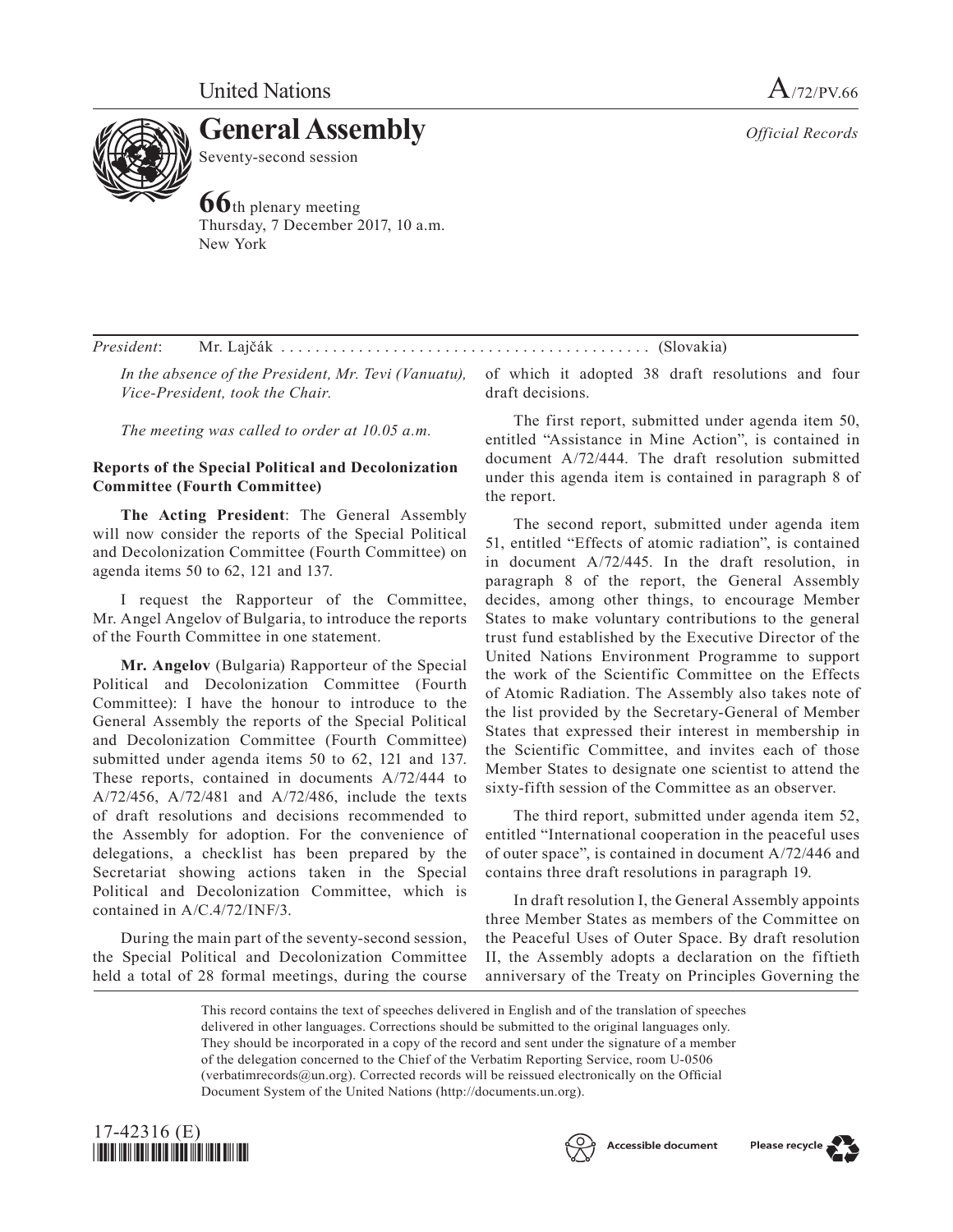Activities of States in the Exploration and Use of Outer Space, including the Moon and Other Celestial Bodies. In draft resolution III, the Assembly requests the Committee to submit a draft resolution on the outcomes of the United Nations Conference on the Exploration and Peaceful Uses of Outer Space for the consideration of the General Assembly at its seventy-third session.

Document A/72/446 also contains a draft decision in paragraph 20, in which the General Assembly endorses the composition of the bureaux of the Committee and its subsidiary bodies for the period 2018-2019, and agrees that the Committee and its subsidiary bodies, at their respective sessions in 2018, shall elect their officers nominated for that period.

During its consideration of the item, the Fourth Committee held a number of meetings of the Working Group of the Whole, chaired by the delegation of Canada.

The fourth report, submitted under agenda item 53, entitled "United Nations Relief and Works Agency for Palestine Refugees in the Near East", is contained in document A/72/447. The Fourth Committee considered the report of the Commissioner-General of the United Nations Relief and Works Agency for Palestine Refugees in the Near East (UNRWA) (A/72/13/Rev.1), as well as other relevant reports. The Committee adopted four draft resolutions related to various aspects of the work of UNRWA, as contained in paragraph 16 of the report.

The fifth report, submitted under agenda item 54, entitled "Report of the Special Committee to Investigate Israeli Practices Affecting the Human Rights of the Palestinian People and Other Arabs of the Occupied Territories", is contained in document A/72/448. The Fourth Committee considered the forty-ninth report of the Special Committee to Investigate Israeli Practices Affecting the Human Rights of the Palestinian People and Other Arab Inhabitants of the Occupied Territories (see A/72/539), as well as other reports by the Secretary-General. The Fourth Committee proposes for adoption five draft resolutions, contained in paragraph 18 of its report.

The sixth report, relating to agenda item 55, entitled "Comprehensive review of the whole question of peacekeeping operations in all their aspects", is contained in document A/72/449. The Fourth Committee heard introductory statements and engaged with the Under-Secretaries-General for Peacekeeping Operations and Field Support. Many of the issues raised during the comprehensive general debate held under this agenda item will be further considered by the Special Committee on Peacekeeping Operations at its 2018 session, the report of which will be considered by the Fourth Committee in a resumed session in the first half of 2018.

The seventh report of the Committee, relating to agenda item 56, entitled "Comprehensive review of special political missions", is contained in document A/72/450. In the draft resolution contained in paragraph 8 of the report, the Assembly requests the Secretary-General to submit to the General Assembly at its seventy-third session a report on overall policy matters pertaining to special political missions, including efforts to improve expertise and effectiveness, transparency, accountability, geographical representation, gender perspective and women's equal participation.

The eighth report, submitted under agenda item 57, entitled "Questions relating to information", is contained in document A/72/451. The Fourth Committee considered the report submitted by the Committee on Information (A/72/21) and the related report of the Secretary-General (A/72/258), and was briefed by the Under-Secretary-General for communications and public information about the efforts being made by the Department of Public Information to promote the United Nations message around the world. The Fourth Committee adopted draft resolution A, entitled "Information in the service of humanity", and draft resolution B, entitled "United Nations public information policies and activities." Both resolutions are contained in paragraph 11 of the report.

With regard to the cluster of items on non-selfgoverning territories and the Declaration on the Granting of Independence to Colonial Countries and Peoples — agenda items 58 to 62 — the Fourth Committee considered those five items together, holding a joint general debate on the cluster of items and hearing 116 petitioners from the various Non-Self-Governing Territories, including the President of French Polynesia, the President of the Government of New Caledonia, the Chief Minister of Gibraltar and the Governor of Guam.

Under those items, the General Assembly has before it the following five reports: the report submitted under agenda item 58, entitled "Information from Non-Self-Governing Territories transmitted under Article 73 *e* of the Charter of the United Nations", contained in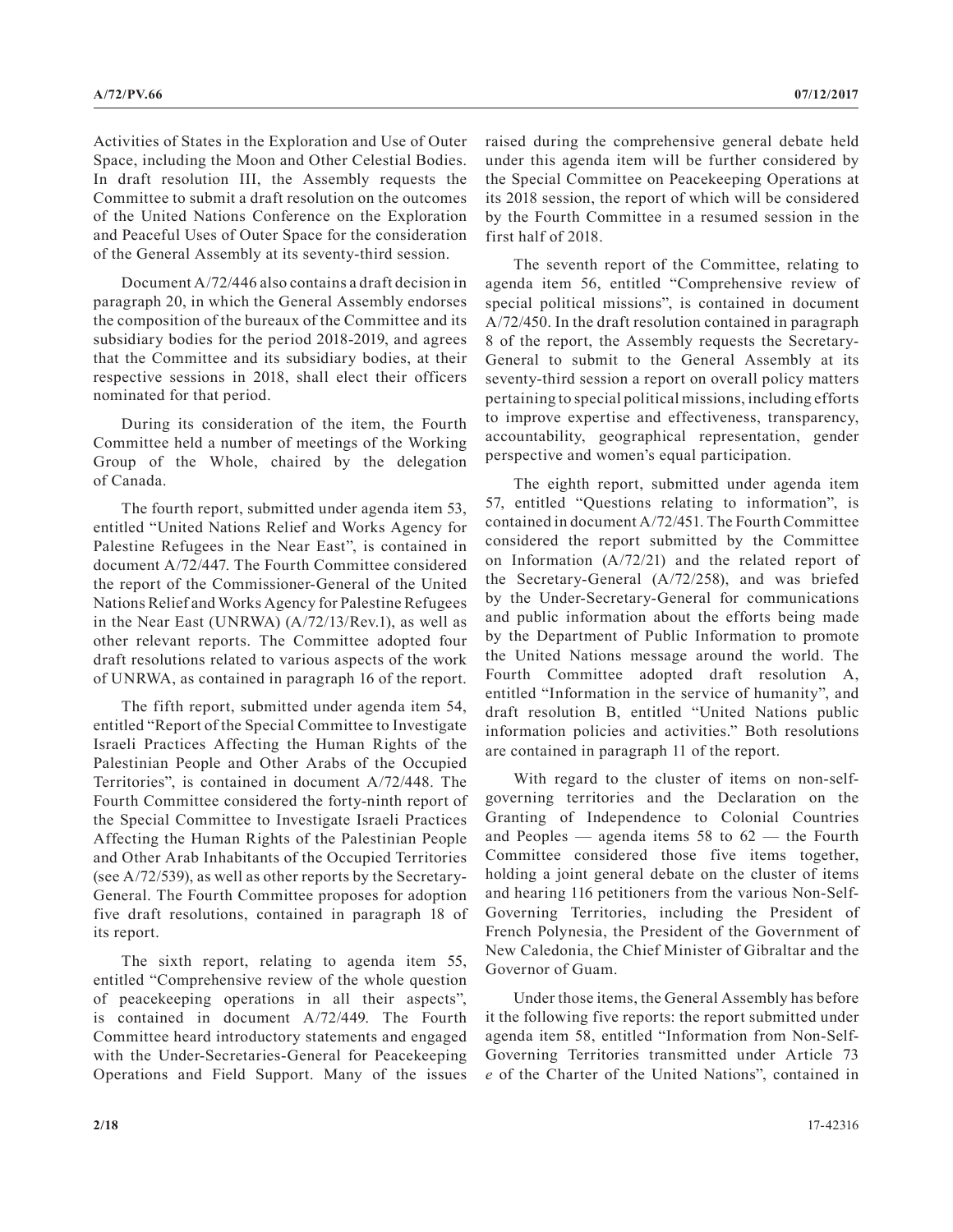document A/72/452; the report submitted under agenda item 59, entitled "Economic and other activities which affect the interests of the peoples of the Non-Self-Governing Territories", contained in document A/72/453; the report submitted under agenda item 60, entitled "Implementation of the Declaration on the Granting of Independence to Colonial Countries and Peoples by the specialized agencies and the international institutions associated with the United Nations", contained in document A/72/454; the report submitted under agenda item 61, entitled "Offers by Member States of study and training facilities for inhabitants of Non-Self-Governing Territories", contained in document A172/455; and the report submitted under agenda item 62, entitled "Implementation of the Declaration on the Granting of Independence to Colonial Countries and Peoples", contained in document A/72/456. Under that item, the Fourth Committee adopted several draft resolutions and a draft decision on matters related to the implementation of the Declaration and the Non-Self-Governing Territories, as contained in paragraphs 43 and 44 of the report.

With regard to item 121, "Revitalization of the work of the General Assembly", the draft decision containing the proposed programme of work and timetable for the Fourth Committee for the Assembly's seventy-third session is contained in document A/72/481. The Fourth Committee recommends that the General Assembly adopt that draft decision.

The need did not arise for the Committee to take up item 137, "Programme planning", at this stage, as indicated in the report of the Committee contained in document A/72/486.

I have the honour to submit to the General Assembly for its consideration and adoption the draft resolutions and draft decisions recommended by the Special Political and Decolonization Committee in its reports, which are contained in documents A/72/444 to A/72/456, A/72/481 and A/72/486.

Before concluding, I would like to recall the high level of cooperation prevailing in the Special Political and Decolonization Committee. The Committee was able to fulfil the mandate entrusted to it by the Assembly and complete its work effectively and constructively within the time allotted by the Assembly. On behalf of the Bureau of the Committee, I would like to express our sincere appreciation to all delegations for their constructive participation during the session. I should

like to pay particular tribute to the Chair of the Fourth Committee, Mr. Rafael Darío Ramírez Carreño of the Bolivarian Republic of Venezuela, whose knowledge and experience in multilateral forums, enhanced by his consummate diplomatic skills, enabled the Committee to consider in depth all the agenda items allocated to it.

The other members of the Bureau, Mr. Yasser Halfaoui of Morocco, Mrs. Ceren Hande Özgür of Turkey and Mr. Ahmed Abdelrahman Ahmed Almahmoud of the United Arab Emirates, with whom I had the pleasure of working, also contributed greatly to the successful conclusion of the work of the Committee. I should also like to put on record our appreciation for the able and effective assistance provided by the different parts of the Secretariat supporting the items considered by the Committee, including the Department of Political Affairs and the secretariat of the Committee from the Disarmament and Peace Affairs Branch of the Department for General Assembly and Conference Management.

**The Acting President**: I thank the Rapporteur of the Special Political and Decolonization Committee (Fourth Committee).

The positions of delegations regarding the recommendations of the Committee have been made clear in the Committee and are reflected in the relevant official records. Therefore, if there is no proposal under rule 66 of the rules of procedure, I shall take it that the General Assembly decides not to discuss the reports of the Special Political and Decolonization Committee (Fourth Committee) that are before the Assembly today.

# *It was so decided.*

**The Acting President**: Statements will therefore be limited to explanations of vote.

Before proceeding further, I wish to consult members on how I intend to proceed to refer to the reports of the Committee. In order to save time, and given that this morning the Assembly is taking up only the reports of the Special Political and Decolonization Committee (Fourth Committee), I will use only the term "the Committee", on the understanding that the formal name of the Committee, the Special Political and Decolonization Committee (Fourth Committee), will be reflected in the official records.

As I hear no objection, we shall proceed accordingly.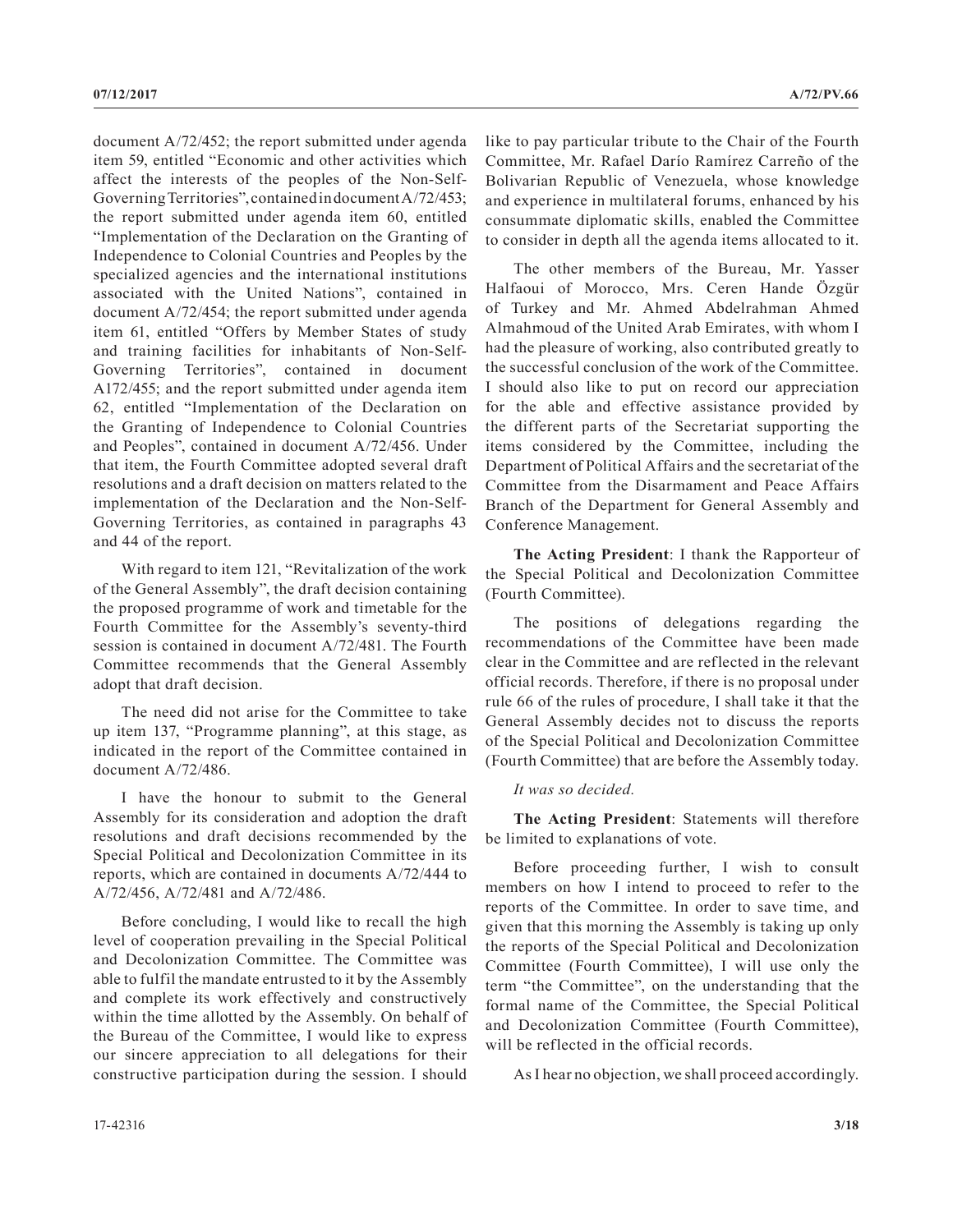May I remind members that, in accordance with paragraph 7 of decision 34/401, the General Assembly agreed that when the same draft resolution is considered in a Main Committee and in plenary meeting, a delegation should, as far as possible, explain its vote only once, that is, either in the Committee or in plenary meeting, unless that delegation's vote in plenary meeting is different from its vote in the Committee.

May I further remind delegations that, also in accordance with General Assembly decision 34/401, explanations of vote are limited to 10 minutes and should be made by delegations from their seats.

Before we begin to take action on the recommendations contained in the reports of the Committee, I should like to advise representatives that we are going to take decisions in the same manner as was done in the Committee, unless the Secretariat is notified to the contrary in advance. That means that where recorded votes were taken, we will do the same. I also hope that we will proceed to adopt without a vote those recommendations that were adopted without a vote in the Committee. The results of the votes will be uploaded on the PaperSmart portal.

Before proceeding further, I would like to draw the attention of members to a note by the Secretariat, entitled "Checklist of reports of the Special Political and Decolonization Committee (Fourth Committee) to the General Assembly on agenda items 50 to 62, 121 and 137", which has been circulated, in English only, as document A/C.4/72/INF/3. The note has been distributed desk to desk in the General Assembly Hall as a reference guide for action on draft resolutions and decisions recommended by the Committee in its reports.

In that connection, members will find in column 4 of the note the numbers of the draft resolutions or decisions of the Committee, with the corresponding symbols of the reports for action in the plenary in column 2 of the same note. For reports containing multiple recommendations, the number of the draft resolution or decision is contained in column 3 of the note.

Furthermore, members are reminded that additional sponsors are no longer accepted now that draft resolutions and decisions have been adopted by the Committee. Any clarification about sponsorship should be addressed to the Secretary of the Committee. I would also like to remind members that any corrections to the voting intention of delegations after the voting has concluded should be made directly to the secretariat at the end of the meeting. I would seek the cooperation of members in avoiding any interruptions to the proceedings in that regard.

# **Agenda item 50**

# **Assistance in mine action**

# **Report of the Special Political and Decolonization Committee (Fourth Committee) (A/72/444)**

**The Acting President**: The Assembly has before it a draft resolution recommended by the Committee in paragraph 8 of its report. The Committee adopted it without a vote. May I take it that the Assembly wishes to do likewise?

*The draft resolution was adopted* (resolution 72/75)*.*

**The Acting President**: I now give the floor to the representative of Saudi Arabia, who wishes to speak in explanation of position on the resolution just adopted.

**Ms. Radwan** (Saudi Arabia) (*spoke in Arabic*): My delegation joined in the consensus adoption of resolution 72/75 to provide assistance in mine action because we believe in the importance of the issue and the need to provide assistance to the United Nations Mine Action Service and the Inter-Agency Coordination Group on Mine Action.

At the same time, we deeply denounce the provision of \$14 million to what the report called the Ministry of Education of Yemen, which is an entity affiliated with the Houthi rebel militias, who are planting thousands of mines within Yemen and along the borders of my country, the Kingdom of Saudi Arabia. We call for the reconsideration of this issue so that the work of the Committee reflects the realities that are being ignored, in order to ensure that all United Nations agencies commit to relevant Security Council resolutions, including resolution 2216 (2015). No support for the Houthis — who commit grave violations and pose a serious threat to Yemen and the Kingdom of Saudi Arabia, as well as to regional and international peace and security — can be justified or accepted.

**The Acting President**: May I take it that it is the wish of the General Assembly to conclude its consideration of agenda item 50?

*It was so decided.*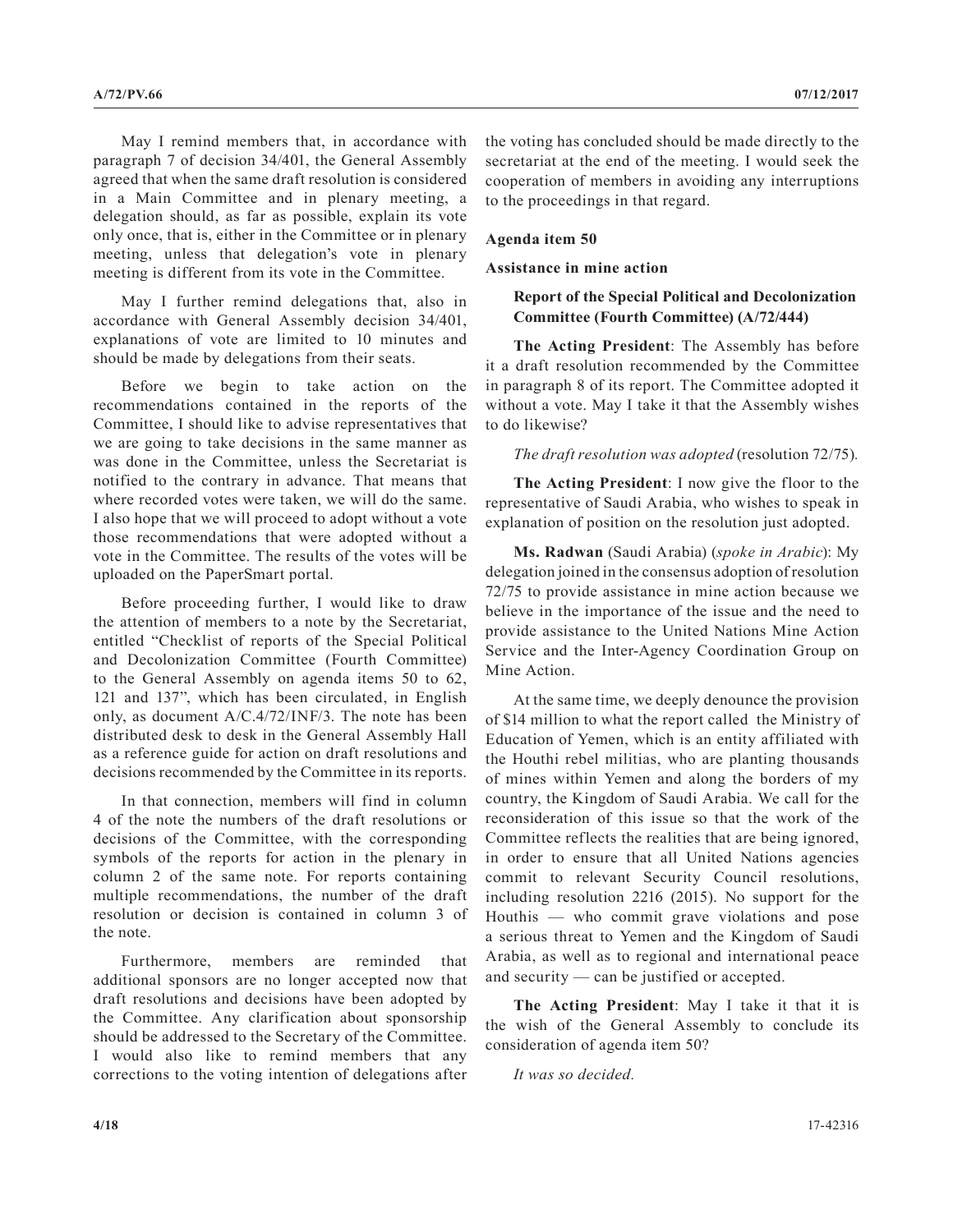## **Agenda item 51**

# **Effects of atomic radiation**

# **Report of the Special Political and Decolonization Committee (Fourth Committee) (A/72/445)**

**The Acting President**: The Assembly has before it a draft resolution recommended by the Committee in paragraph 8 of its report. The Committee adopted it without a vote. May I take it that the Assembly wishes to do likewise?

## *The draft resolution was adopted* (resolution 72/76)*.*

**The Acting President**: May I take it that it is the wish of the General Assembly to conclude its consideration of agenda item 51?

*It was so decided.*

## **Agenda item 52** (*continued*)

# **International cooperation in the peaceful uses of outer space**

# **Report of the Special Political and Decolonization Committee (Fourth Committee) (A/72/446)**

**The Acting President**: The Assembly has before it three draft resolutions recommended by the Committee in paragraph 19 of its report, and one draft decision recommended in paragraph 20 of the same report.

We shall now take decisions on draft resolutions I to III and on the draft decision, one by one. After all the decisions have been taken, representatives will have the opportunity to explain their vote or position on any or all of the draft resolutions and on the draft decision.

We turn first to draft resolution I, entitled "International cooperation in the peaceful uses of outer space". The Committee adopted it without a vote. May I take it that the Assembly wishes to do likewise?

## *Draft resolution I was adopted* (resolution 72/77)*.*

**The Acting President**: Draft resolution II is entitled "Declaration on the fiftieth anniversary of the Treaty on Principles Governing the Activities of States in the Exploration and Use of Outer Space, including the Moon and Other Celestial Bodies". The Committee adopted it without a vote. May I take it that the Assembly wishes to do the same?

*Draft resolution II was adopted* (resolution 72/78)*.*

**The Acting President**: Draft resolution III is entitled "Consideration of the fiftieth anniversary of the United Nations Conference on the Exploration and Peaceful Uses of Outer Space". The Committee adopted it without a vote. May I take it that the Assembly wishes to do likewise?

*Draft resolution III was adopted* (resolution 72/79)*.*

**The Acting President**: We will now take action on the draft decision, entitled "Election of officers nominated for the bureaux of the Committee on the Peaceful Uses of Outer Space and its subsidiary bodies for the period 2018-2019". A recorded vote has been requested.

*A recorded vote was taken.*

# *In favour*:

Afghanistan, Albania, Andorra, Angola, Antigua and Barbuda, Argentina, Armenia, Australia, Austria, Azerbaijan, Bahamas, Barbados, Belarus, Belgium, Belize, Bhutan, Bosnia and Herzegovina, Botswana, Brazil, Brunei Darussalam, Bulgaria, Burkina Faso, Burundi, Cabo Verde, Cambodia, Cameroon, Canada, Central African Republic, Chile, Colombia, Congo, Costa Rica, Croatia, Cyprus, Czech Republic, Denmark, Dominican Republic, Ecuador, El Salvador, Equatorial Guinea, Eritrea, Estonia, Ethiopia, Fiji, Finland, France, Gabon, Gambia, Georgia, Germany, Greece, Guatemala, Guinea, Guyana, Haiti, Honduras, Hungary, Iceland, India, Indonesia, Ireland, Israel, Italy, Jamaica, Japan, Kazakhstan, Kenya, Lao People's Democratic Republic, Latvia, Lesotho, Liechtenstein, Lithuania, Luxembourg, Mali, Malta, Marshall Islands, Mauritius, Mexico, Micronesia (Federated States of), Monaco, Mongolia, Montenegro, Mozambique, Myanmar, Namibia, Nepal, Netherlands, New Zealand, Nicaragua, Nigeria, Norway, Oman, Pakistan, Palau, Panama, Papua New Guinea, Paraguay, Peru, Philippines, Poland, Portugal, Republic of Korea, Republic of Moldova, Romania, Russian Federation, Rwanda, Saint Kitts and Nevis, Saint Lucia, Saint Vincent and the Grenadines, Samoa, San Marino, Senegal, Serbia, Sierra Leone, Singapore, Slovakia, Slovenia, Solomon Islands, South Africa, Spain, Sri Lanka, Suriname, Swaziland, Sweden, Switzerland, Thailand, the former Yugoslav Republic of Macedonia, Timor-Leste, Togo, Trinidad and Tobago, Tunisia, Tuvalu,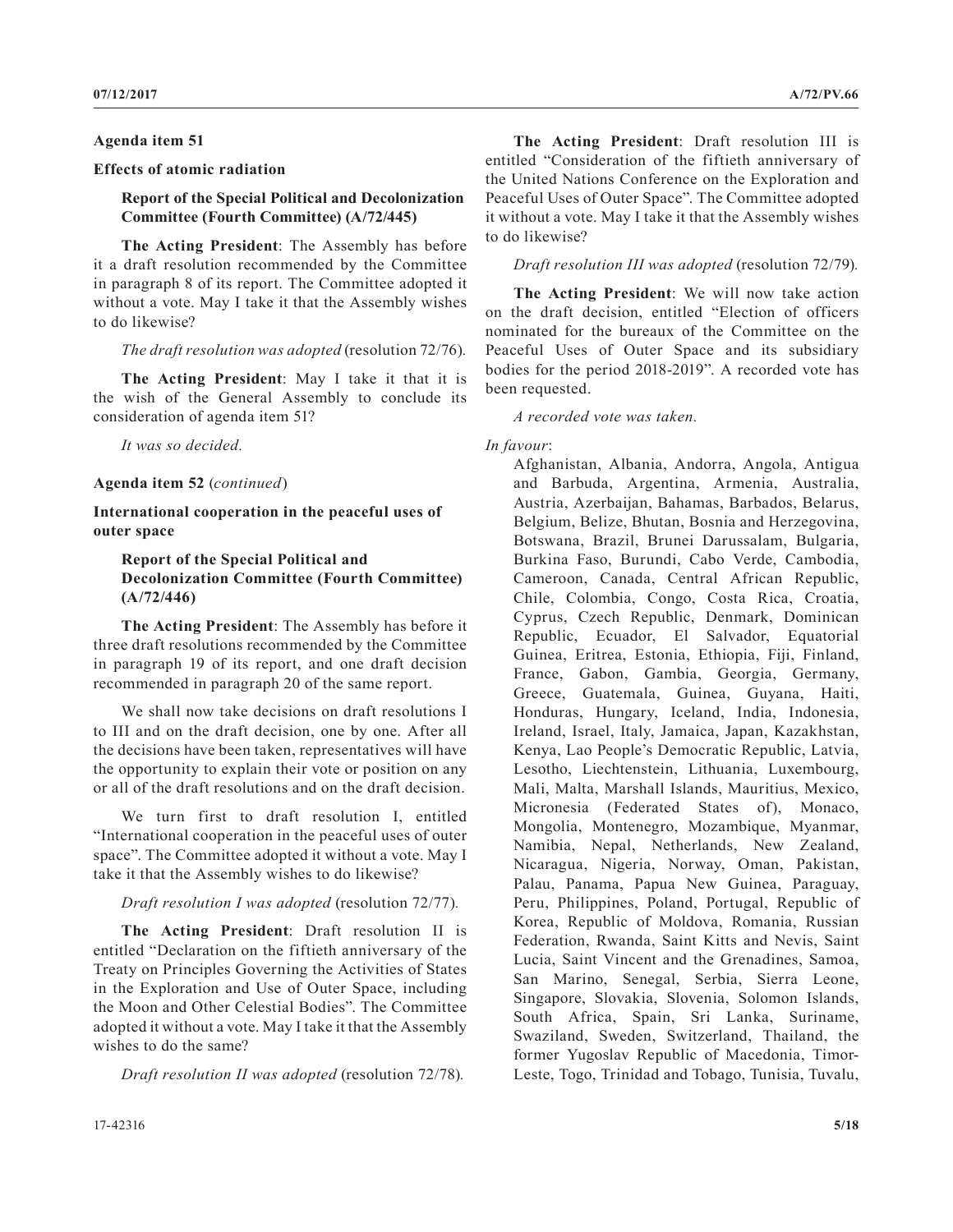Uganda, Ukraine, United Kingdom of Great Britain and Northern Ireland, United Republic of Tanzania, United States of America, Uruguay, Vanuatu, Viet Nam, Zambia, Zimbabwe

# *Against*:

Algeria, Bahrain, Côte d'Ivoire, Djibouti, Egypt, Iran (Islamic Republic of), Iraq, Jordan, Kuwait, Lebanon, Libya, Maldives, Mauritania, Morocco, Qatar, Saudi Arabia, Sudan, Syrian Arab Republic, United Arab Emirates, Venezuela (Bolivarian Republic of), Yemen

## *Abstaining*:

Bangladesh, China, Malaysia

*The draft decision was adopted by 142 votes to 21, with 3 abstentions* (decision 72/518)*.*

[Subsequently, the delegations of Oman and Tunisia informed the Secretariat that they had intended to vote against.]

**The Acting President**: May I take it that it is the wish of the General Assembly to conclude its consideration of agenda item 52?

*It was so decided.*

## **Agenda item 53**

**United Nations Relief and Works Agency for Palestine Refugees in the Near East**

# **Report of the Special Political and Decolonization Committee (Fourth Committee) (A/72/447)**

**The Acting President**: The Assembly has before it four draft resolutions recommended by the Committee in paragraph 16 of its report.

We shall now take decisions on draft resolutions I to IV, one by one. After all the decisions have been taken, representatives will have the opportunity to explain their vote or position on any or all of the draft resolutions.

We turn first to draft resolution I, entitled "Assistance to Palestine refugees ". A recorded vote has been requested.

*A recorded vote was taken.*

## *In favour*:

Afghanistan, Albania, Algeria, Andorra, Angola, Antigua and Barbuda, Argentina, Armenia, Australia, Austria, Azerbaijan, Bahamas, Bahrain, Bangladesh, Barbados, Belarus, Belgium, Belize, Bhutan, Bolivia (Plurinational State of), Bosnia and Herzegovina, Botswana, Brazil, Brunei Darussalam, Bulgaria, Burkina Faso, Burundi, Cabo Verde, Cambodia, Central African Republic, Chile, China, Colombia, Congo, Costa Rica, Côte d'Ivoire, Croatia, Cuba, Cyprus, Czech Republic, Democratic People's Republic of Korea, Denmark, Djibouti, Dominican Republic, Ecuador, Egypt, El Salvador, Equatorial Guinea, Eritrea, Estonia, Ethiopia, Fiji, Finland, France, Gabon, Gambia, Georgia, Germany, Greece, Guinea, Guyana, Haiti, Honduras, Hungary, Iceland, India, Indonesia, Iran (Islamic Republic of), Iraq, Ireland, Italy, Jamaica, Japan, Jordan, Kazakhstan, Kenya, Kuwait, Kyrgyzstan, Lao People's Democratic Republic, Latvia, Lebanon, Lesotho, Libya, Liechtenstein, Lithuania, Luxembourg, Malaysia, Maldives, Mali, Malta, Mauritania, Mauritius, Mexico, Monaco, Mongolia, Montenegro, Morocco, Mozambique, Namibia, Nepal, Netherlands, New Zealand, Nicaragua, Nigeria, Norway, Oman, Pakistan, Panama, Papua New Guinea, Peru, Philippines, Poland, Portugal, Qatar, Republic of Korea, Republic of Moldova, Romania, Russian Federation, Rwanda, Saint Kitts and Nevis, Saint Lucia, Saint Vincent and the Grenadines, Samoa, San Marino, Saudi Arabia, Senegal, Serbia, Sierra Leone, Singapore, Slovakia, Slovenia, South Africa, Spain, Sri Lanka, Sudan, Suriname, Sweden, Switzerland, Syrian Arab Republic, Tajikistan, Thailand, the former Yugoslav Republic of Macedonia, Timor-Leste, Togo, Tonga, Trinidad and Tobago, Tunisia, Turkey, Turkmenistan, Tuvalu, Uganda, Ukraine, United Arab Emirates, United Kingdom of Great Britain and Northern Ireland, United Republic of Tanzania, Uruguay, Uzbekistan, Venezuela (Bolivarian Republic of), Viet Nam, Yemen, Zambia, Zimbabwe

# *Against*:

Israel

*Abstaining*:

Cameroon, Canada, Guatemala, Marshall Islands, Micronesia (Federated States of), Nauru, Palau, Paraguay, Solomon Islands, South Sudan, United States of America, Vanuatu

*Draft resolution I was adopted by 162 votes to 1, with 12 abstentions* (resolution 72/80)*.*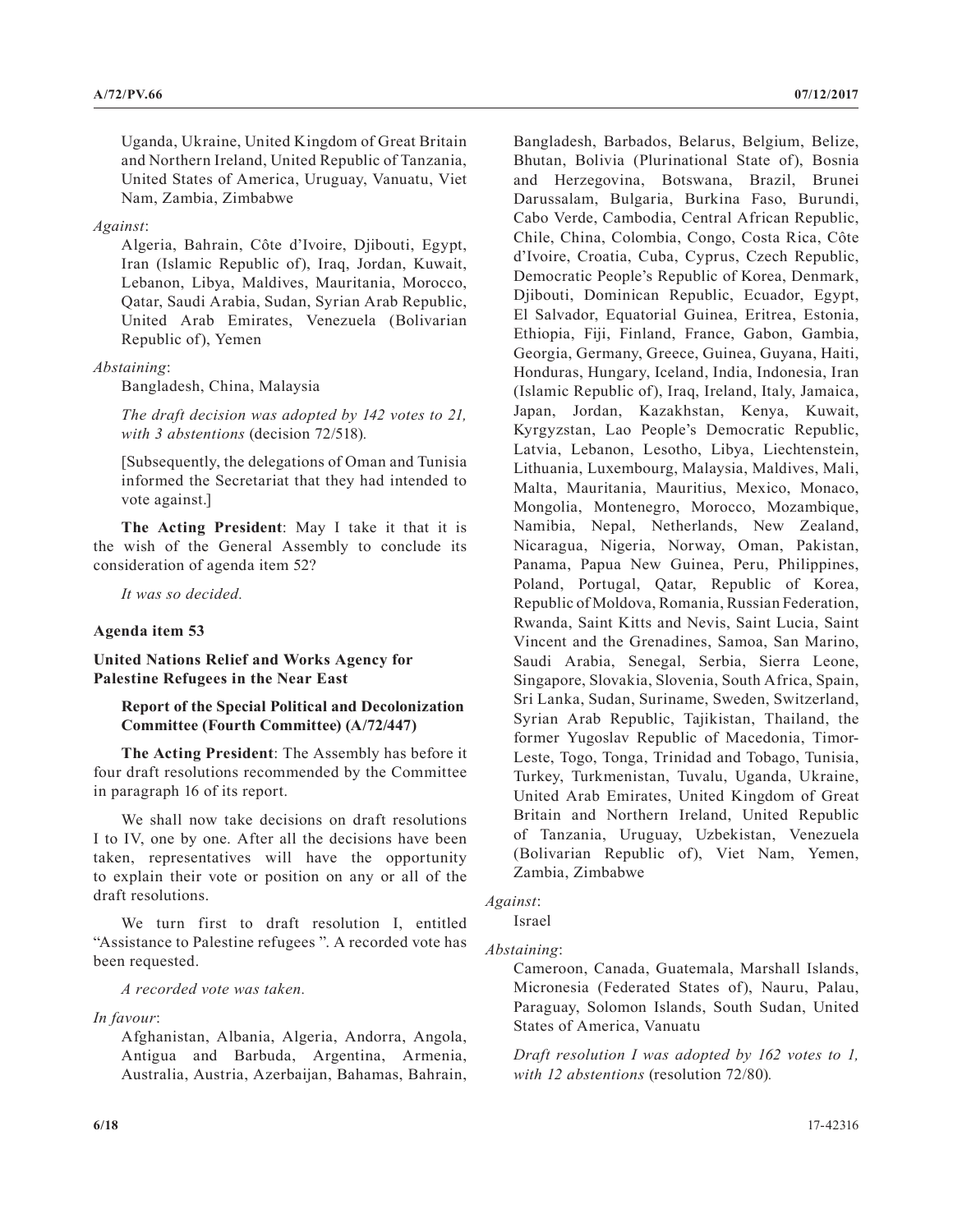**The Acting President**: Draft resolution II is entitled "Persons displaced as a result of the June 1967 and subsequent hostilities". A recorded vote has been requested.

*A recorded vote was taken.*

## *In favour*:

Afghanistan, Albania, Algeria, Andorra, Angola, Antigua and Barbuda, Argentina, Armenia, Australia, Austria, Azerbaijan, Bahamas, Bahrain, Bangladesh, Barbados, Belarus, Belgium, Belize, Bhutan, Bolivia (Plurinational State of), Bosnia and Herzegovina, Botswana, Brazil, Brunei Darussalam, Bulgaria, Burkina Faso, Burundi, Cabo Verde, Cambodia, Central African Republic, Chile, China, Colombia, Congo, Costa Rica, Côte d'Ivoire, Croatia, Cuba, Cyprus, Czech Republic, Democratic People's Republic of Korea, Denmark, Djibouti, Dominican Republic, Ecuador, Egypt, El Salvador, Equatorial Guinea, Eritrea, Estonia, Ethiopia, Fiji, Finland, France, Gabon, Gambia, Georgia, Germany, Greece, Guinea, Guyana, Haiti, Hungary, Iceland, India, Indonesia, Iran (Islamic Republic of), Iraq, Ireland, Italy, Jamaica, Japan, Jordan, Kazakhstan, Kenya, Kuwait, Kyrgyzstan, Lao People's Democratic Republic, Latvia, Lebanon, Lesotho, Libya, Liechtenstein, Lithuania, Luxembourg, Malaysia, Maldives, Mali, Malta, Mauritania, Mauritius, Monaco, Mongolia, Montenegro, Morocco, Mozambique, Namibia, Nepal, Netherlands, New Zealand, Nicaragua, Nigeria, Norway, Oman, Pakistan, Panama, Peru, Philippines, Poland, Portugal, Qatar, Republic of Korea, Republic of Moldova, Romania, Russian Federation, Rwanda, Saint Kitts and Nevis, Saint Lucia, Saint Vincent and the Grenadines, Samoa, San Marino, Saudi Arabia, Senegal, Serbia, Sierra Leone, Singapore, Slovakia, Slovenia, South Africa, Spain, Sri Lanka, Sudan, Suriname, Sweden, Switzerland, Syrian Arab Republic, Tajikistan, Thailand, the former Yugoslav Republic of Macedonia, Timor-Leste, Tonga, Trinidad and Tobago, Tunisia, Turkey, Turkmenistan, Tuvalu, Uganda, Ukraine, United Arab Emirates, United Kingdom of Great Britain and Northern Ireland, United Republic of Tanzania, Uruguay, Uzbekistan, Venezuela (Bolivarian Republic of), Viet Nam, Yemen, Zambia, Zimbabwe

*Against*:

Canada, Israel, Marshall Islands, Micronesia (Federated States of), Nauru, Palau, United States of America

# *Abstaining*:

Cameroon, Guatemala, Honduras, Mexico, Papua New Guinea, Paraguay, Solomon Islands, South Sudan, Togo, Vanuatu

*Draft resolution II was adopted by 158 votes to 7, with 10 abstentions* (resolution 72/81)*.*

**The Acting President**: Draft resolution III is entitled "Operations of the United Nations Relief and Works Agency for Palestine Refugees in the Near East". A recorded vote has been requested.

## *A recorded vote was taken.*

# *In favour*:

Afghanistan, Albania, Algeria, Andorra, Angola, Antigua and Barbuda, Argentina, Armenia, Australia, Austria, Azerbaijan, Bahamas, Bahrain, Bangladesh, Barbados, Belarus, Belgium, Belize, Bhutan, Bolivia (Plurinational State of), Bosnia and Herzegovina, Botswana, Brazil, Brunei Darussalam, Bulgaria, Burkina Faso, Burundi, Cabo Verde, Cambodia, Central African Republic, Chile, China, Colombia, Congo, Costa Rica, Côte d'Ivoire, Croatia, Cuba, Cyprus, Czech Republic, Democratic People's Republic of Korea, Denmark, Djibouti, Dominican Republic, Ecuador, Egypt, El Salvador, Equatorial Guinea, Eritrea, Estonia, Ethiopia, Fiji, Finland, France, Gabon, Gambia, Georgia, Germany, Greece, Guinea, Guyana, Haiti, Honduras, Hungary, Iceland, India, Indonesia, Iran (Islamic Republic of), Iraq, Ireland, Italy, Jamaica, Japan, Jordan, Kazakhstan, Kenya, Kuwait, Kyrgyzstan, Lao People's Democratic Republic, Latvia, Lebanon, Lesotho, Libya, Liechtenstein, Lithuania, Luxembourg, Malaysia, Maldives, Mali, Malta, Mauritania, Mauritius, Mexico, Monaco, Mongolia, Montenegro, Morocco, Mozambique, Namibia, Nepal, Netherlands, New Zealand, Nicaragua, Nigeria, Norway, Oman, Pakistan, Panama, Papua New Guinea, Peru, Philippines, Poland, Portugal, Qatar, Republic of Korea, Republic of Moldova, Romania, Russian Federation, Rwanda, Saint Kitts and Nevis, Saint Lucia, Saint Vincent and the Grenadines, Samoa, San Marino, Saudi Arabia, Senegal, Serbia, Sierra Leone, Singapore, Slovakia, Slovenia, South Africa, Spain,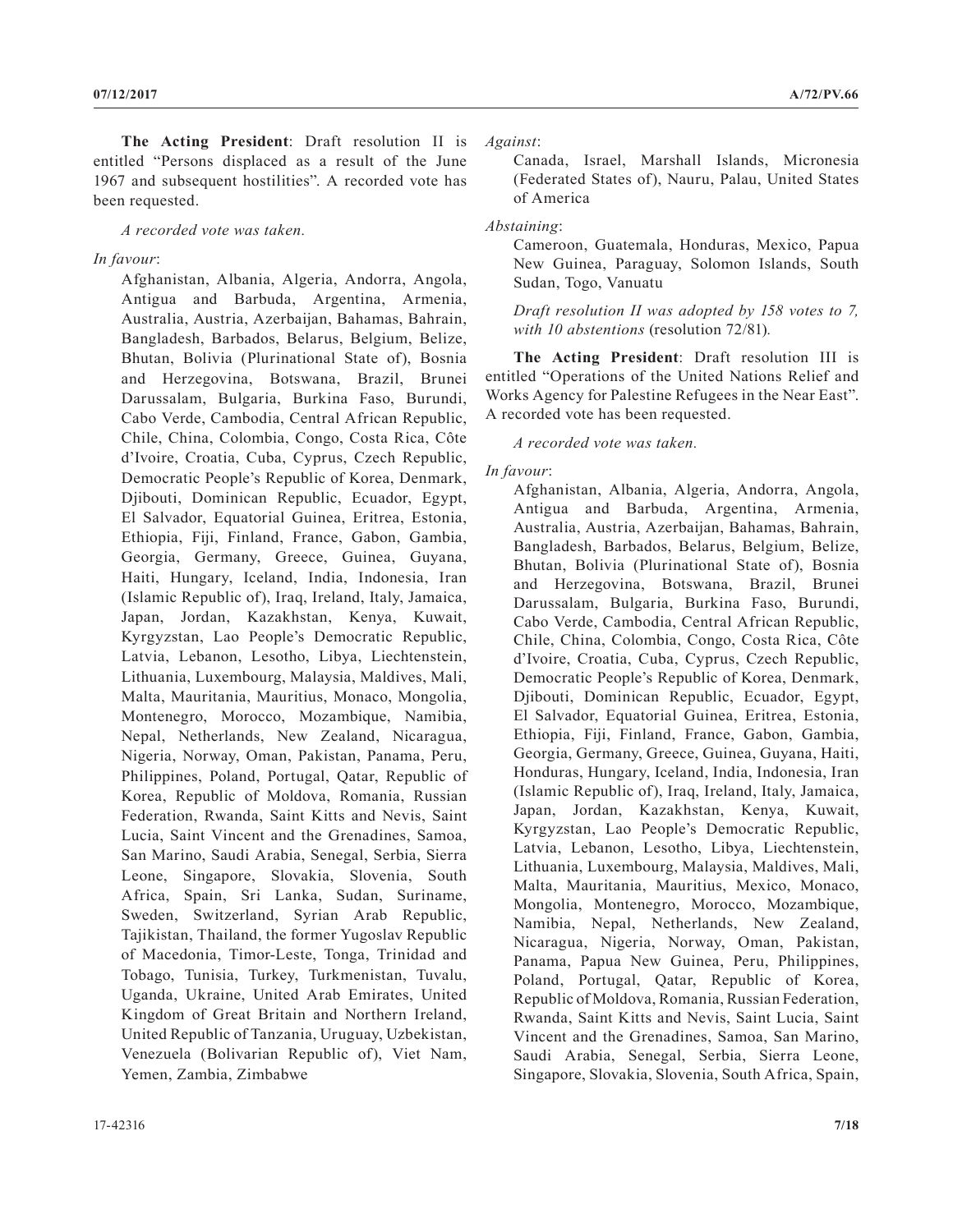Sri Lanka, Sudan, Suriname, Sweden, Switzerland, Syrian Arab Republic, Tajikistan, Thailand, the former Yugoslav Republic of Macedonia, Timor-Leste, Togo, Tonga, Trinidad and Tobago, Tunisia, Turkey, Turkmenistan, Tuvalu, Uganda, Ukraine, United Arab Emirates, United Kingdom of Great Britain and Northern Ireland, United Republic of Tanzania, Uruguay, Uzbekistan, Venezuela (Bolivarian Republic of), Viet Nam, Yemen, Zambia, Zimbabwe

## *Against*:

Canada, Israel, Marshall Islands, Micronesia (Federated States of), Palau, United States of America

#### *Abstaining*:

Cameroon, Guatemala, Nauru, Paraguay, Solomon Islands, South Sudan, Vanuatu

*Draft resolution III was adopted by 162 votes to 6, with 7 abstentions* (resolution 72/82)*.*

**The Acting President**: We now turn to draft resolution IV, entitled "Palestine refugees' properties and their revenues". A recorded vote has been requested.

*A recorded vote was taken.*

#### *In favour*:

Afghanistan, Albania, Algeria, Andorra, Angola, Antigua and Barbuda, Argentina, Armenia, Australia, Austria, Azerbaijan, Bahamas, Bahrain, Bangladesh, Barbados, Belarus, Belgium, Belize, Bhutan, Bolivia (Plurinational State of), Bosnia and Herzegovina, Botswana, Brazil, Brunei Darussalam, Bulgaria, Burkina Faso, Burundi, Cabo Verde, Cambodia, Central African Republic, Chile, China, Colombia, Congo, Costa Rica, Côte d'Ivoire, Croatia, Cuba, Cyprus, Czech Republic, Democratic People's Republic of Korea, Denmark, Djibouti, Dominican Republic, Ecuador, Egypt, El Salvador, Equatorial Guinea, Eritrea, Estonia, Ethiopia, Fiji, Finland, France, Gabon, Gambia, Georgia, Germany, Greece, Guinea, Guyana, Haiti, Hungary, Iceland, India, Indonesia, Iran (Islamic Republic of), Iraq, Ireland, Italy, Jamaica, Japan, Jordan, Kazakhstan, Kenya, Kuwait, Kyrgyzstan, Lao People's Democratic Republic, Latvia, Lebanon, Lesotho, Libya, Liechtenstein, Lithuania, Luxembourg, Malaysia, Maldives, Mali, Malta, Mauritania, Mauritius, Monaco, Mongolia, Montenegro, Morocco, Mozambique, Namibia, Nepal, Netherlands, New Zealand, Nicaragua, Nigeria, Norway, Oman, Pakistan, Panama, Papua New Guinea, Peru, Philippines, Poland, Portugal, Qatar, Republic of Korea, Republic of Moldova, Romania, Russian Federation, Rwanda, Saint Kitts and Nevis, Saint Lucia, Saint Vincent and the Grenadines, Samoa, San Marino, Saudi Arabia, Senegal, Serbia, Sierra Leone, Singapore, Slovakia, Slovenia, South Africa, Spain, Sri Lanka, Sudan, Suriname, Sweden, Switzerland, Syrian Arab Republic, Tajikistan, Thailand, the former Yugoslav Republic of Macedonia, Timor-Leste, Tonga, Trinidad and Tobago, Tunisia, Turkey, Turkmenistan, Tuvalu, Uganda, Ukraine, United Arab Emirates, United Kingdom of Great Britain and Northern Ireland, United Republic of Tanzania, Uruguay, Uzbekistan, Venezuela (Bolivarian Republic of), Viet Nam, Yemen, Zambia, Zimbabwe

#### *Against*:

Canada, Israel, Marshall Islands, Micronesia (Federated States of), Nauru, Palau, United States of America

## *Abstaining*:

Cameroon, Guatemala, Honduras, Mexico, Paraguay, Solomon Islands, South Sudan, Togo, Vanuatu

*Draft resolution IV was adopted by 159 votes to 7, with 9 abstentions* (resolution 72/83)*.*

**The Acting President**: May I take it that it is the wish of the General Assembly to conclude its consideration of agenda item 53?

*It was so decided.*

#### **Agenda item 54**

**Report of the Special Committee to Investigate Israeli Practices Affecting the Human Rights of the Palestinian People and Other Arabs of the Occupied Territories**

# **Report of the Special Political and Decolonization Committee (Fourth Committee) (A/72/448)**

**The Acting President**: The Assembly has before it five draft resolutions recommended by the Committee in paragraph 18 of its report.

We shall now take a decision on draft resolutions I to V, one by one. After all the decisions have been taken, representatives will have the opportunity to explain their vote on any or all of the draft resolutions.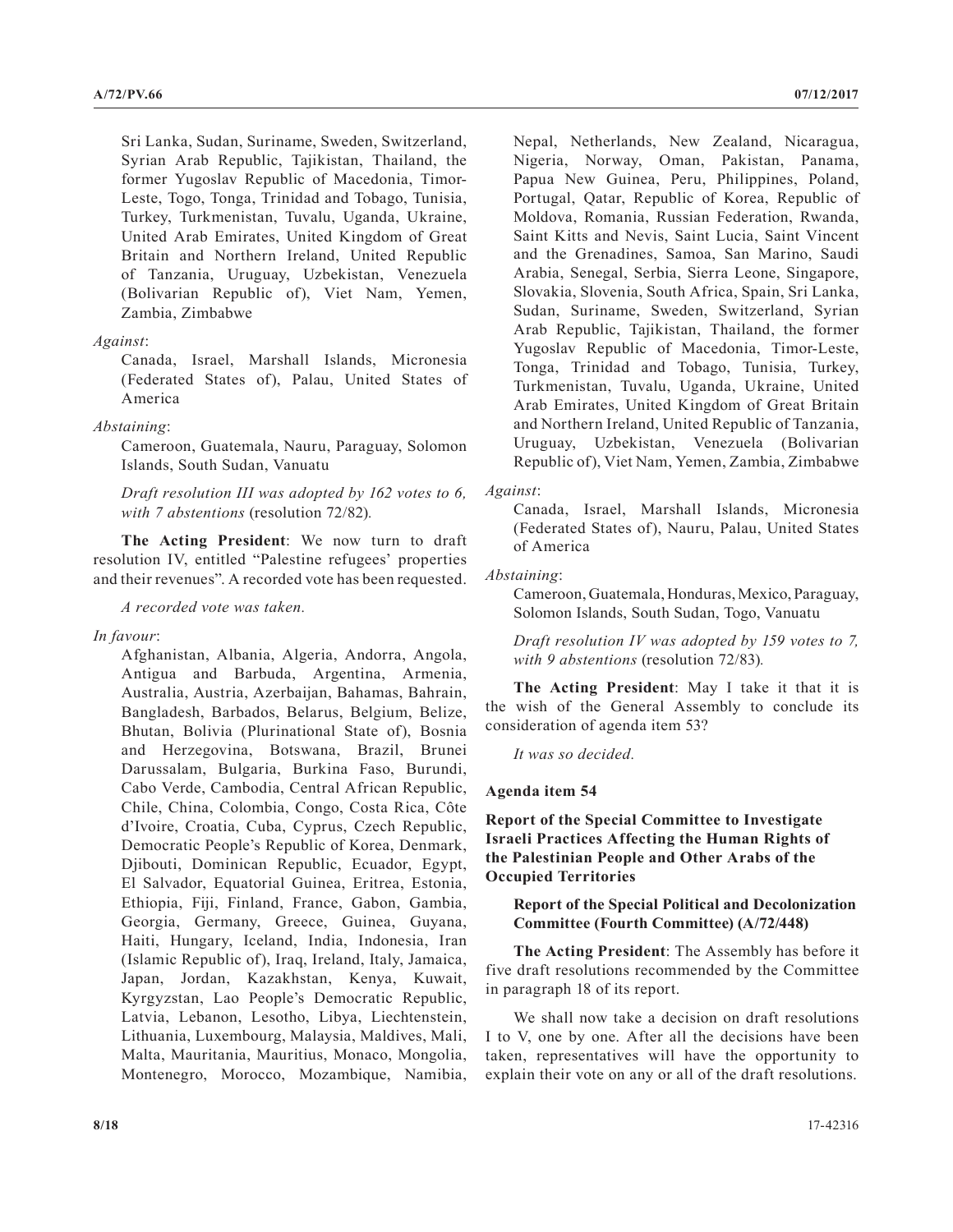We turn first to draft resolution I, entitled "Work of the Special Committee to Investigate Israeli Practices Affecting the Human Rights of the Palestinian People and Other Arabs of the Occupied Territories". A recorded vote has been requested.

*A recorded vote was taken.*

# *In favour*:

Afghanistan, Algeria, Angola, Antigua and Barbuda, Azerbaijan, Bahamas, Bahrain, Bangladesh, Barbados, Belize, Bhutan, Bolivia (Plurinational State of), Brunei Darussalam, Burundi, Cabo Verde, Cambodia, Chile, China, Congo, Côte d'Ivoire, Cuba, Democratic People's Republic of Korea, Djibouti, Dominican Republic, Ecuador, Egypt, El Salvador, Equatorial Guinea, Gabon, Gambia, Guinea, Guyana, India, Indonesia, Iran (Islamic Republic of), Iraq, Jordan, Kazakhstan, Kenya, Kuwait, Kyrgyzstan, Lao People's Democratic Republic, Lebanon, Lesotho, Libya, Malaysia, Maldives, Mali, Mauritania, Mauritius, Morocco, Mozambique, Namibia, Nepal, Nicaragua, Oman, Pakistan, Qatar, Saint Kitts and Nevis, Saint Vincent and the Grenadines, Saudi Arabia, Senegal, Sierra Leone, Singapore, South Africa, Sri Lanka, Sudan, Suriname, Syrian Arab Republic, Tajikistan, Trinidad and Tobago, Tunisia, Turkey, Turkmenistan, Uganda, United Arab Emirates, United Republic of Tanzania, Uzbekistan, Venezuela (Bolivarian Republic of), Viet Nam, Yemen, Zambia, Zimbabwe

# *Against*:

Australia, Canada, Guatemala, Honduras, Israel, Marshall Islands, Micronesia (Federated States of), Nauru, Palau, United States of America

# *Abstaining*:

Albania, Andorra, Argentina, Armenia, Austria, Belgium, Bosnia and Herzegovina, Botswana, Brazil, Bulgaria, Cameroon, Colombia, Costa Rica, Croatia, Cyprus, Czech Republic, Denmark, Eritrea, Estonia, Ethiopia, Fiji, Finland, France, Georgia, Germany, Greece, Hungary, Iceland, Ireland, Italy, Jamaica, Japan, Latvia, Liechtenstein, Lithuania, Luxembourg, Malta, Mexico, Monaco, Mongolia, Montenegro, Myanmar, Netherlands, New Zealand, Norway, Panama, Papua New Guinea, Paraguay, Peru, Philippines, Poland, Portugal, Republic of Korea, Republic of Moldova, Romania, Russian Federation, Rwanda, Samoa, San Marino, Serbia, Slovakia, Slovenia, Solomon Islands, South Sudan, Spain, Sweden, Switzerland, Thailand, the former Yugoslav Republic of Macedonia, Timor-Leste, Togo, Tonga, Tuvalu, Ukraine, United Kingdom of Great Britain and Northern Ireland, Uruguay, Vanuatu

*Draft resolution I was adopted by 83 votes to 10, with 77 abstentions* (resolution 72/84)*.*

**The Acting President**: Draft resolution II is entitled "Applicability of the Geneva Convention relative to the Protection of Civilian Persons in Time of War, of 12 August 1949, to the Occupied Palestinian Territory, including East Jerusalem, and the other occupied Arab territories". A recorded vote has been requested.

# *A recorded vote was taken.*

# *In favour*:

Afghanistan, Albania, Algeria, Andorra, Angola, Antigua and Barbuda, Argentina, Armenia, Austria, Azerbaijan, Bahamas, Bahrain, Bangladesh, Barbados, Belarus, Belgium, Belize, Bhutan, Bolivia (Plurinational State of), Bosnia and Herzegovina, Botswana, Brazil, Brunei Darussalam, Bulgaria, Burkina Faso, Burundi, Cabo Verde, Cambodia, Central African Republic, Chile, China, Colombia, Congo, Costa Rica, Côte d'Ivoire, Croatia, Cuba, Cyprus, Czech Republic, Democratic People's Republic of Korea, Denmark, Djibouti, Dominican Republic, Ecuador, Egypt, El Salvador, Equatorial Guinea, Eritrea, Estonia, Ethiopia, Fiji, Finland, France, Gabon, Gambia, Georgia, Germany, Greece, Guinea, Guyana, Honduras, Hungary, Iceland, India, Indonesia, Iran (Islamic Republic of), Iraq, Ireland, Italy, Jamaica, Japan, Jordan, Kazakhstan, Kenya, Kuwait, Kyrgyzstan, Lao People's Democratic Republic, Latvia, Lebanon, Lesotho, Libya, Liechtenstein, Lithuania, Luxembourg, Malaysia, Maldives, Mali, Malta, Mauritania, Mauritius, Mexico, Monaco, Mongolia, Montenegro, Morocco, Mozambique, Namibia, Nepal, Netherlands, New Zealand, Nicaragua, Nigeria, Norway, Oman, Pakistan, Panama, Peru, Philippines, Poland, Portugal, Qatar, Republic of Korea, Republic of Moldova, Romania, Russian Federation, Saint Kitts and Nevis, Saint Lucia, Saint Vincent and the Grenadines, Samoa, San Marino, Saudi Arabia, Senegal, Serbia, Sierra Leone, Singapore, Slovakia, Slovenia, South Africa, Spain, Sri Lanka, Sudan, Suriname,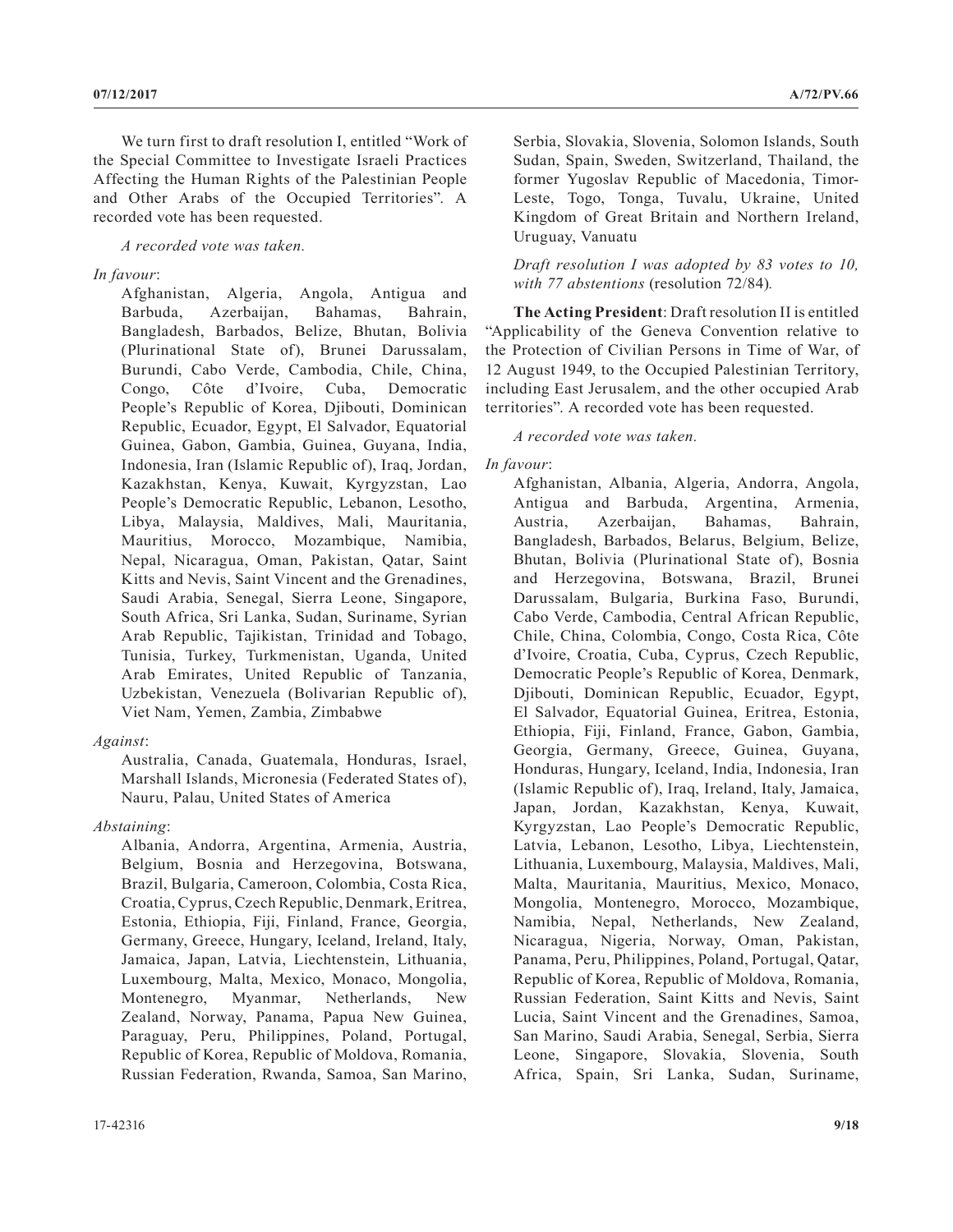Sweden, Switzerland, Syrian Arab Republic, Tajikistan, Thailand, the former Yugoslav Republic of Macedonia, Timor-Leste, Tonga, Trinidad and Tobago, Tunisia, Turkey, Turkmenistan, Tuvalu, Uganda, Ukraine, United Arab Emirates, United Kingdom of Great Britain and Northern Ireland, United Republic of Tanzania, Uruguay, Uzbekistan, Venezuela (Bolivarian Republic of), Viet Nam, Yemen, Zambia, Zimbabwe

# *Against*:

Canada, Israel, Marshall Islands, Micronesia (Federated States of), Nauru, Palau, United States of America

# *Abstaining*:

Australia, Cameroon, Guatemala, Papua New Guinea, Paraguay, Rwanda, Solomon Islands, South Sudan, Togo, Vanuatu

*Draft resolution II was adopted by 157 votes to 7, with 10 abstentions* (resolution 72/85)*.*

**The Acting President**: Draft resolution III is entitled "Israeli settlements in the Occupied Palestinian Territory, including East Jerusalem, and the occupied Syrian Golan". A recorded vote has been requested.

*A recorded vote was taken.*

# *In favour*:

Afghanistan, Albania, Algeria, Andorra, Angola, Antigua and Barbuda, Argentina, Armenia, Austria, Azerbaijan, Bahamas, Bahrain, Bangladesh, Barbados, Belarus, Belgium, Belize, Bhutan, Bolivia (Plurinational State of), Bosnia and Herzegovina, Botswana, Brazil, Brunei Darussalam, Bulgaria, Burkina Faso, Burundi, Cabo Verde, Cambodia, Central African Republic, Chile, China, Colombia, Congo, Costa Rica, Côte d'Ivoire, Croatia, Cuba, Cyprus, Czech Republic, Democratic People's Republic of Korea, Denmark, Djibouti, Dominican Republic, Ecuador, Egypt, El Salvador, Equatorial Guinea, Eritrea, Estonia, Ethiopia, Fiji, Finland, France, Gabon, Gambia, Georgia, Germany, Greece, Guinea, Guyana, Haiti, Hungary, Iceland, India, Indonesia, Iran (Islamic Republic of), Iraq, Ireland, Italy, Jamaica, Japan, Jordan, Kazakhstan, Kenya, Kuwait, Kyrgyzstan, Lao People's Democratic Republic, Latvia, Lebanon, Lesotho, Libya, Liechtenstein, Lithuania, Luxembourg, Malaysia, Maldives, Mali, Malta, Mauritania, Mauritius, Mexico, Monaco, Mongolia, Montenegro, Morocco, Mozambique, Namibia, Nepal, Netherlands, New Zealand, Nicaragua, Nigeria, Norway, Oman, Pakistan, Panama, Peru, Philippines, Poland, Portugal, Qatar, Republic of Korea, Republic of Moldova, Romania, Russian Federation, Saint Kitts and Nevis, Saint Lucia, Saint Vincent and the Grenadines, Samoa, San Marino, Saudi Arabia, Senegal, Serbia, Sierra Leone, Singapore, Slovakia, Slovenia, South Africa, Spain, Sri Lanka, Sudan, Suriname, Sweden, Switzerland, Syrian Arab Republic, Tajikistan, Thailand, the former Yugoslav Republic of Macedonia, Timor-Leste, Trinidad and Tobago, Tunisia, Turkey, Turkmenistan, Uganda, Ukraine, United Arab Emirates, United Kingdom of Great Britain and Northern Ireland, United Republic of Tanzania, Uruguay, Uzbekistan, Venezuela (Bolivarian Republic of), Viet Nam, Yemen, Zambia, Zimbabwe

# *Against*:

Canada, Israel, Marshall Islands, Micronesia (Federated States of), Nauru, Palau, United States of America

# *Abstaining*:

Australia, Cameroon, Guatemala, Honduras, Papua New Guinea, Paraguay, Rwanda, Solomon Islands, South Sudan, Togo, Tuvalu, Vanuatu

*Draft resolution III was adopted by 155 votes to 7, with 12 abstentions* (resolution 72/86)*.*

**The Acting President**: Draft resolution IV is entitled "Israeli practices affecting the human rights of the Palestinian people in the Occupied Palestinian Territory, including East Jerusalem". A recorded vote has been requested.

*A recorded vote was taken.*

# *In favour*:

Afghanistan, Albania, Algeria, Andorra, Angola, Antigua and Barbuda, Argentina, Armenia, Austria, Azerbaijan, Bahamas, Bahrain, Bangladesh, Barbados, Belarus, Belgium, Belize, Bhutan, Bolivia (Plurinational State of), Bosnia and Herzegovina, Botswana, Brazil, Brunei Darussalam, Bulgaria, Burundi, Cabo Verde, Cambodia, Central African Republic, Chile, China, Colombia, Congo, Costa Rica, Côte d'Ivoire, Croatia, Cuba, Cyprus, Czech Republic, Democratic People's Republic of Korea, Denmark, Djibouti, Dominican Republic, Ecuador,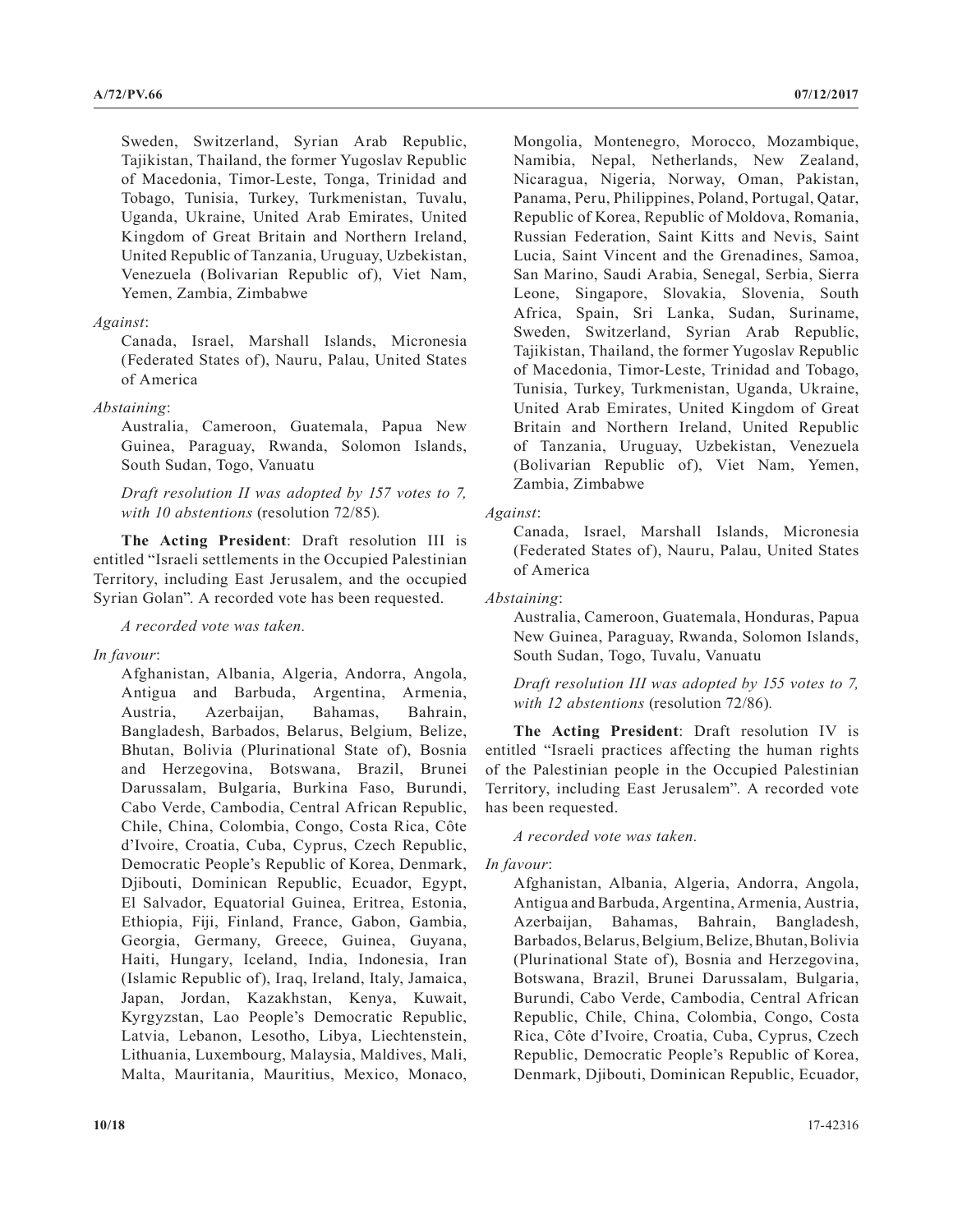Egypt, El Salvador, Equatorial Guinea, Eritrea, Estonia, Ethiopia, Fiji, Finland, France, Gabon, Gambia, Georgia, Germany, Greece, Guinea, Guyana, Hungary, Iceland, India, Indonesia, Iran (Islamic Republic of), Iraq, Ireland, Italy, Jamaica, Japan, Jordan, Kazakhstan, Kenya, Kuwait, Kyrgyzstan, Lao People's Democratic Republic, Latvia, Lebanon, Lesotho, Libya, Liechtenstein, Lithuania, Luxembourg, Malaysia, Maldives, Mali, Malta, Mauritania, Mauritius, Mexico, Monaco, Mongolia, Montenegro, Morocco, Mozambique, Namibia, Nepal, Netherlands, New Zealand, Nicaragua, Norway, Oman, Pakistan, Panama, Peru, Philippines, Poland, Portugal, Qatar, Republic of Korea, Republic of Moldova, Romania, Russian Federation, Saint Kitts and Nevis, Saint Lucia, Saint Vincent and the Grenadines, Samoa, San Marino, Saudi Arabia, Senegal, Serbia, Sierra Leone, Singapore, Slovakia, Slovenia, South Africa, Spain, Sri Lanka, Sudan, Suriname, Sweden, Switzerland, Syrian Arab Republic, Tajikistan, Thailand, the former Yugoslav Republic of Macedonia, Timor-Leste, Trinidad and Tobago, Tunisia, Turkey, Turkmenistan, Tuvalu, Uganda, Ukraine, United Arab Emirates, United Kingdom of Great Britain and Northern Ireland, United Republic of Tanzania, Uruguay, Uzbekistan, Venezuela (Bolivarian Republic of), Viet Nam, Yemen, Zambia, Zimbabwe

## *Against*:

Australia, Canada, Israel, Marshall Islands, Micronesia (Federated States of), Nauru, Palau, United States of America

# *Abstaining*:

Cameroon, Guatemala, Honduras, Papua New Guinea, Paraguay, Rwanda, Solomon Islands, South Sudan, Togo, Vanuatu

*Draft resolution IV was adopted by 153 votes to 8, with 10 abstentions* (resolution 72/87)*.*

**The Acting President**: Draft resolution V is entitled "The occupied Syrian Golan". A recorded vote has been requested.

*A recorded vote was taken.*

## *In favour*:

Afghanistan, Albania, Algeria, Andorra, Angola, Antigua and Barbuda, Argentina, Armenia, Australia, Austria, Azerbaijan, Bahamas, Bahrain, Bangladesh, Barbados, Belarus, Belgium, Belize, Bhutan, Bolivia (Plurinational State of), Bosnia and Herzegovina, Botswana, Brazil, Brunei Darussalam, Bulgaria, Burkina Faso, Cabo Verde, Cambodia, Central African Republic, Chile, China, Colombia, Congo, Costa Rica, Côte d'Ivoire, Croatia, Cuba, Cyprus, Czech Republic, Democratic People's Republic of Korea, Denmark, Djibouti, Dominican Republic, Ecuador, Egypt, El Salvador, Equatorial Guinea, Eritrea, Estonia, Ethiopia, Fiji, Finland, France, Gabon, Gambia, Georgia, Germany, Greece, Guinea, Guyana, Hungary, Iceland, India, Indonesia, Iran (Islamic Republic of), Iraq, Ireland, Italy, Jamaica, Japan, Jordan, Kazakhstan, Kuwait, Kyrgyzstan, Lao People's Democratic Republic, Latvia, Lebanon, Lesotho, Libya, Liechtenstein, Lithuania, Luxembourg, Malaysia, Maldives, Mali, Malta, Mauritania, Mauritius, Monaco, Mongolia, Montenegro, Morocco, Mozambique, Namibia, Nepal, Netherlands, New Zealand, Nicaragua, Nigeria, Norway, Oman, Pakistan, Peru, Philippines, Poland, Portugal, Qatar, Republic of Korea, Republic of Moldova, Romania, Russian Federation, Saint Kitts and Nevis, Saint Lucia, Saint Vincent and the Grenadines, Samoa, San Marino, Saudi Arabia, Senegal, Serbia, Sierra Leone, Singapore, Slovakia, Slovenia, South Africa, Spain, Sri Lanka, Sudan, Suriname, Sweden, Switzerland, Syrian Arab Republic, Tajikistan, Thailand, the former Yugoslav Republic of Macedonia, Timor-Leste, Trinidad and Tobago, Tunisia, Turkey, Turkmenistan, Uganda, Ukraine, United Arab Emirates, United Kingdom of Great Britain and Northern Ireland, United Republic of Tanzania, Uruguay, Uzbekistan, Venezuela (Bolivarian Republic of), Viet Nam, Yemen, Zambia, Zimbabwe

# *Against*:

Israel, Palau

# *Abstaining*:

Cameroon, Canada, Guatemala, Honduras, Kenya, Marshall Islands, Mexico, Micronesia (Federated States of), Nauru, Panama, Papua New Guinea, Paraguay, Rwanda, Solomon Islands, South Sudan, Togo, Tonga, Tuvalu, United States of America, Vanuatu

*Draft resolution V was adopted by 151 votes to 2, with 20 abstentions* (resolution 72/88)*.*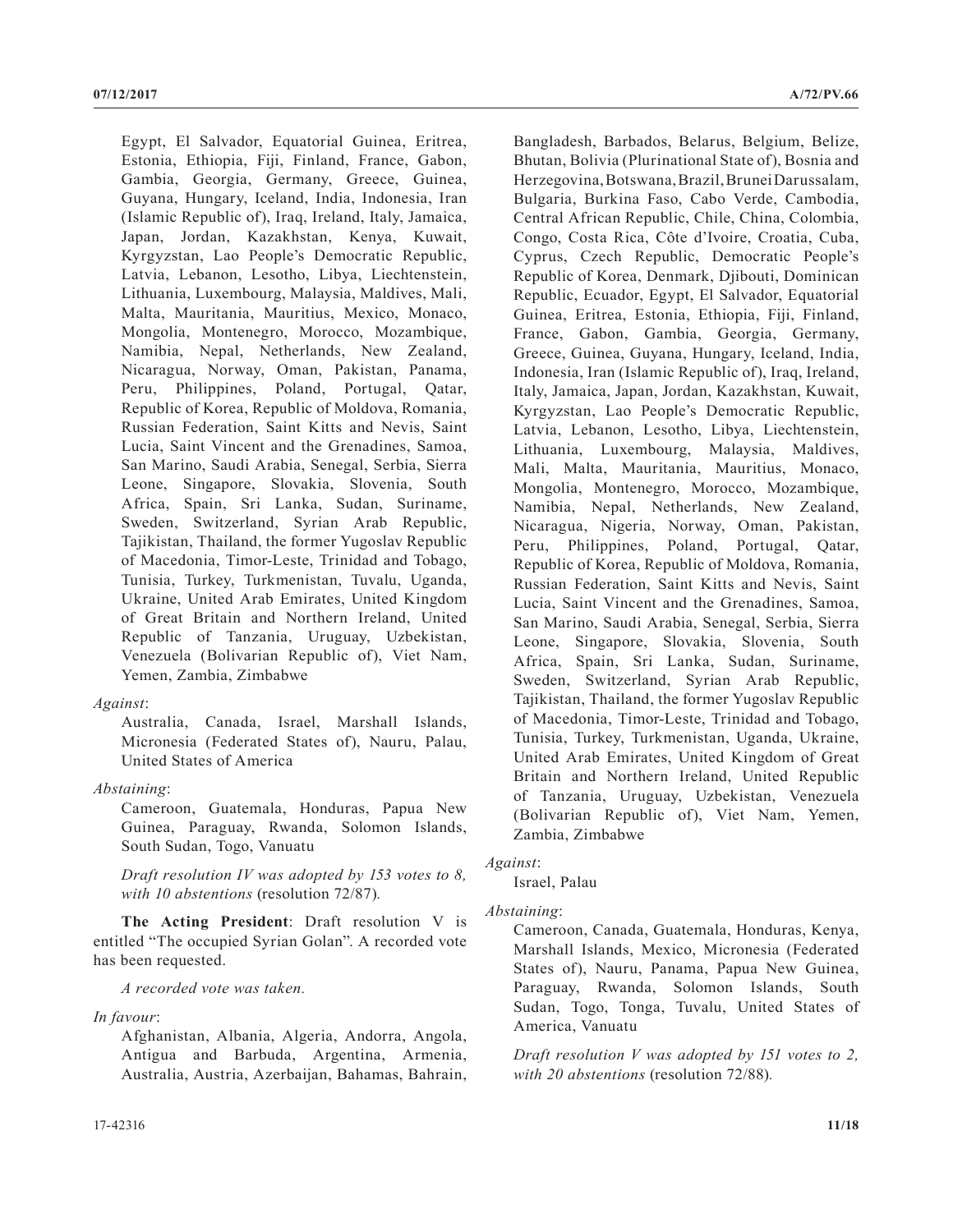**The Acting President**: May I take it that it is the wish of the General Assembly to conclude its consideration of agenda item 54?

*It was so decided.*

## **Agenda item 55**

**Comprehensive review of the whole question of peacekeeping operations in all their aspects**

# **Report of the Special Political and Decolonization Committee (Fourth Committee) (A/72/449)**

**The Acting President**: May I take it that the General Assembly wishes to take note of the report of the Committee contained in document A/72/449?

*It was so decided* (decision 72/519)*.*

**The Acting President**: The Assembly has thus concluded this stage of its consideration of agenda item 55.

#### **Agenda item 56**

**Comprehensive review of special political missions**

# **Report of the Special Political and Decolonization Committee (Fourth Committee) (A/72/450)**

**The Acting President**: The Assembly has before it a draft resolution recommended by the Committee in paragraph 8 of its report. The Committee adopted it without a vote. May I take it that the Assembly wishes to do likewise?

#### *The draft resolution was adopted* (resolution 72/89)*.*

**The Acting President**: May I take it that it is the wish of the General Assembly to conclude its consideration of agenda item 56?

*It was so decided.*

# **Agenda item 57**

## **Questions relating to information**

# **Report of the Special Political and Decolonization Committee (Fourth Committee) (A/72/451)**

**The Acting President**: The Assembly has before it two draft resolutions recommended by the Committee in paragraph 11 of its report.

The Assembly will now take a decision on draft resolutions A and B, one by one. After the decisions have been taken, representatives will have the opportunity to explain their vote on either or both of the draft resolutions.

Draft resolution A is entitled "Information in the service of humanity". The Committee adopted it without a vote. May I take it that the General Assembly wishes to do likewise?

*Draft resolution A was adopted* (resolution 72/90 A)*.*

**The Acting President**: Draft resolution B is entitled "United Nations public information policies and activities". The Committee adopted it without a vote. May I take it that the Assembly wishes to do likewise?

*Draft resolution B was adopted* (resolution 72/90 B)*.*

**The Acting President**: May I take it that it is the wish of the General Assembly to conclude its consideration of agenda item 57?

*It was so decided.*

**Agenda item 58**

**Information from Non-Self-Governing Territories transmitted under Article 73** *e* **of the Charter of the United Nations**

**Report of the Special Political and Decolonization Committee (Fourth Committee) (A/72/452)**

**The Acting President**: The Assembly has before it a draft resolution recommended by the Committee in paragraph 7 of its report. We will now take a decision on it. A recorded vote has been requested.

*A recorded vote was taken.*

*In favour*:

Afghanistan, Albania, Algeria, Andorra, Angola, Antigua and Barbuda, Argentina, Armenia, Australia, Austria, Azerbaijan, Bahamas, Bahrain, Bangladesh, Barbados, Belarus, Belgium, Belize, Bhutan, Bolivia (Plurinational State of), Bosnia and Herzegovina, Botswana, Brazil, Brunei Darussalam, Bulgaria, Burkina Faso, Burundi, Cabo Verde, Cambodia, Cameroon, Canada, Central African Republic, Chile, China, Colombia, Congo, Costa Rica, Côte d'Ivoire, Croatia, Cuba, Cyprus, Czech Republic, Democratic People's Republic of Korea, Denmark, Djibouti, Dominican Republic, Ecuador, Egypt, El Salvador, Equatorial Guinea, Eritrea, Estonia, Ethiopia, Fiji, Finland, Gabon, Gambia, Georgia, Germany, Greece, Grenada,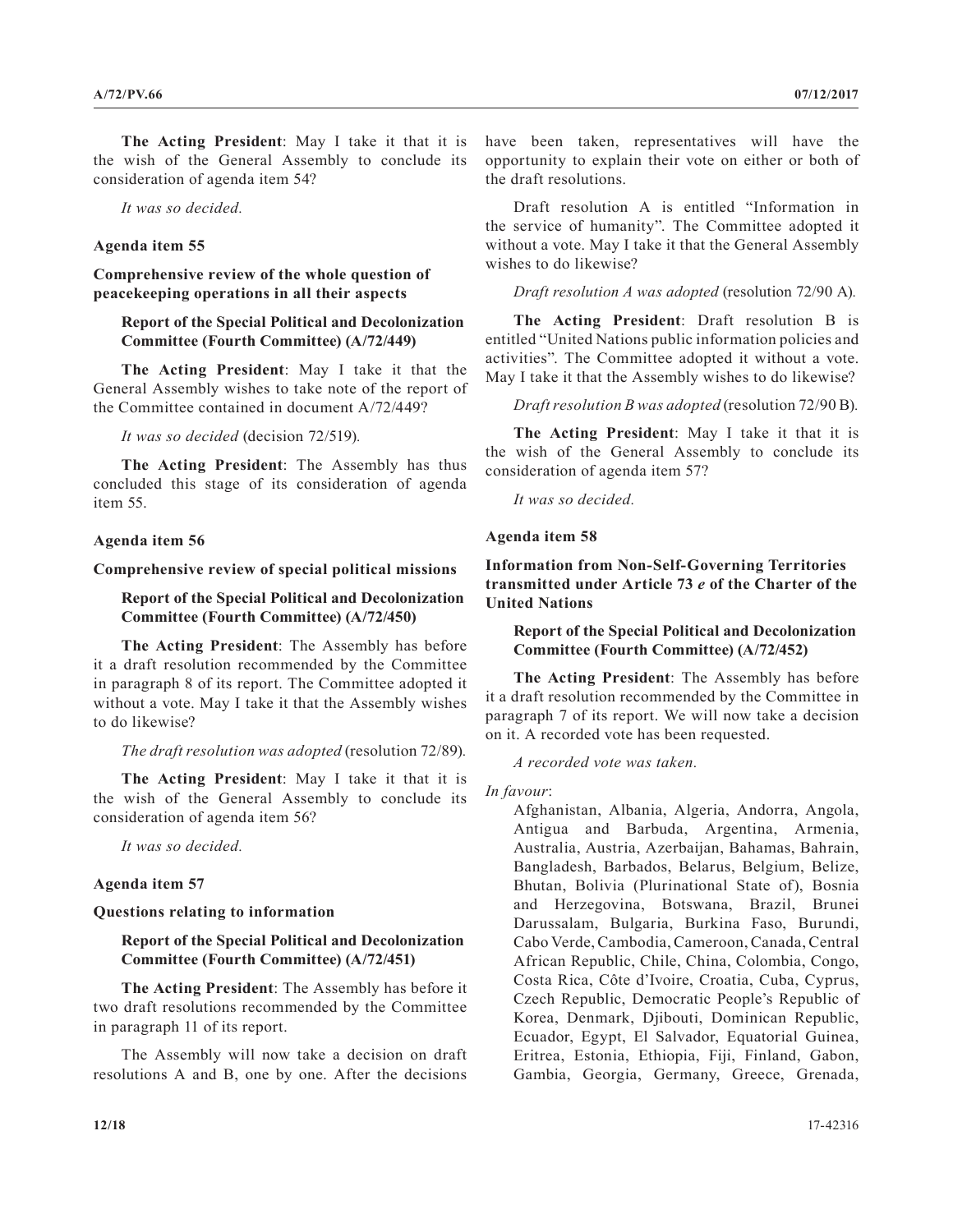Guatemala, Guinea, Guyana, Haiti, Honduras, Hungary, Iceland, India, Indonesia, Iran (Islamic Republic of), Iraq, Ireland, Italy, Jamaica, Japan, Jordan, Kazakhstan, Kenya, Kuwait, Kyrgyzstan, Lao People's Democratic Republic, Latvia, Lebanon, Lesotho, Libya, Liechtenstein, Lithuania, Luxembourg, Madagascar, Malaysia, Maldives, Mali, Malta, Marshall Islands, Mauritania, Mauritius, Mexico, Micronesia (Federated States of), Monaco, Mongolia, Montenegro, Morocco, Mozambique, Myanmar, Namibia, Nepal, Netherlands, New Zealand, Nicaragua, Nigeria, Norway, Oman, Pakistan, Palau, Panama, Papua New Guinea, Paraguay, Peru, Philippines, Poland, Portugal, Qatar, Republic of Korea, Republic of Moldova, Romania, Russian Federation, Rwanda, Saint Kitts and Nevis, Saint Lucia, Saint Vincent and the Grenadines, Samoa, San Marino, Saudi Arabia, Senegal, Serbia, Sierra Leone, Singapore, Slovakia, Slovenia, Solomon Islands, South Africa, South Sudan, Spain, Sri Lanka, Sudan, Suriname, Swaziland, Sweden, Switzerland, Syrian Arab Republic, Tajikistan, Thailand, the former Yugoslav Republic of Macedonia, Timor-Leste, Togo, Tonga, Trinidad and Tobago, Tunisia, Turkey, Turkmenistan, Uganda, Ukraine, United Arab Emirates, United Republic of Tanzania, Uruguay, Uzbekistan, Vanuatu, Venezuela (Bolivarian Republic of), Viet Nam, Yemen, Zambia, Zimbabwe

*Against*:

Israel, United States of America

*Abstaining*:

France, United Kingdom of Great Britain and Northern Ireland

*The draft resolution was adopted by 173 votes to 2, with 2 abstentions* (resolution 72/91)*.*

**The Acting President**: May I take it that it is the wish of the General Assembly to conclude its consideration of agenda item 58?

*It was so decided.*

#### **07/12/2017 A/72/PV.66**

## **Agenda item 59**

**Economic and other activities which affect the interests of the peoples of the Non-Self-Governing Territories**

# **Report of the Special Political and Decolonization Committee (Fourth Committee) (A/72/453)**

**The Acting President**: The Assembly has before it a draft resolution recommended by the Committee in paragraph 8 of its report. We will now take a decision on it. A recorded vote has been requested.

*A recorded vote was taken.*

*In favour*:

Afghanistan, Albania, Algeria, Andorra, Angola, Antigua and Barbuda, Argentina, Armenia, Australia, Austria, Azerbaijan, Bahamas, Bahrain, Bangladesh, Barbados, Belarus, Belgium, Belize, Bhutan, Bolivia (Plurinational State of), Bosnia and Herzegovina, Botswana, Brazil, Brunei Darussalam, Bulgaria, Burkina Faso, Burundi, Cabo Verde, Cambodia, Canada, Central African Republic, Chile, China, Colombia, Congo, Costa Rica, Côte d'Ivoire, Croatia, Cuba, Cyprus, Czech Republic, Democratic People's Republic of Korea, Denmark, Djibouti, Dominican Republic, Ecuador, Egypt, El Salvador, Equatorial Guinea, Eritrea, Estonia, Ethiopia, Fiji, Finland, Gabon, Gambia, Georgia, Germany, Greece, Grenada, Guatemala, Guinea, Guyana, Haiti, Honduras, Hungary, Iceland, India, Indonesia, Iran (Islamic Republic of), Iraq, Ireland, Italy, Jamaica, Japan, Jordan, Kazakhstan, Kenya, Kuwait, Kyrgyzstan, Lao People's Democratic Republic, Latvia, Lebanon, Lesotho, Libya, Liechtenstein, Lithuania, Luxembourg, Madagascar, Malaysia, Maldives, Mali, Malta, Marshall Islands, Mauritania, Mauritius, Mexico, Micronesia (Federated States of), Monaco, Mongolia, Montenegro, Morocco, Mozambique, Myanmar, Namibia, Nepal, Netherlands, New Zealand, Nicaragua, Nigeria, Norway, Oman, Pakistan, Palau, Panama, Papua New Guinea, Paraguay, Peru, Philippines, Poland, Portugal, Qatar, Republic of Korea, Republic of Moldova, Romania, Russian Federation, Rwanda, Saint Kitts and Nevis, Saint Lucia, Saint Vincent and the Grenadines, Samoa, San Marino, Saudi Arabia, Senegal, Serbia, Sierra Leone, Singapore, Slovakia, Slovenia, Solomon Islands, South Africa, South Sudan, Spain, Sri Lanka, Sudan, Suriname, Swaziland, Sweden, Switzerland,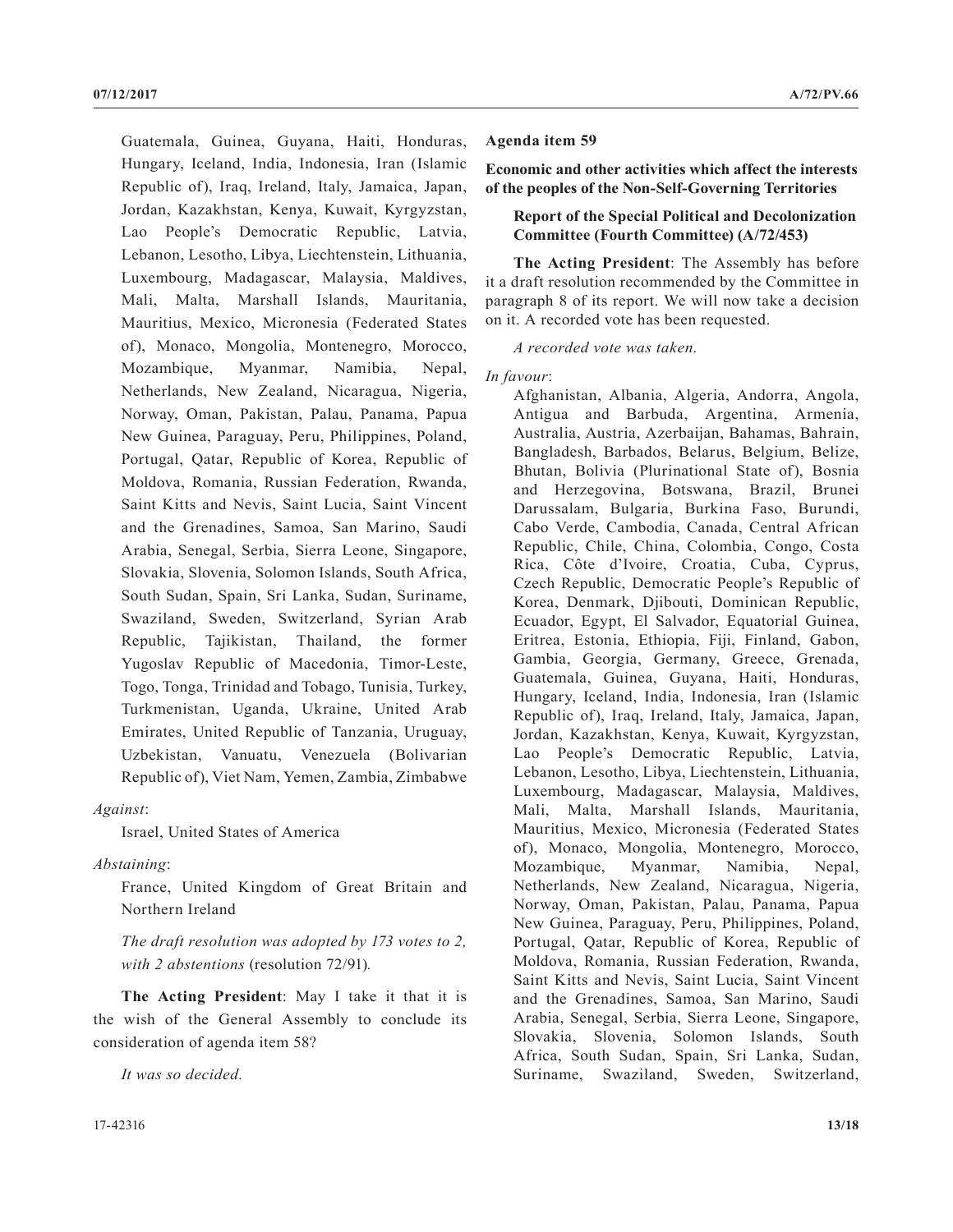Syrian Arab Republic, Tajikistan, Thailand, the former Yugoslav Republic of Macedonia, Timor-Leste, Togo, Tonga, Trinidad and Tobago, Tunisia, Turkey, Turkmenistan, Tuvalu, Uganda, Ukraine, United Arab Emirates, United Republic of Tanzania, Uruguay, Uzbekistan, Vanuatu, Venezuela (Bolivarian Republic of), Viet Nam, Yemen, Zambia, Zimbabwe

## *Against*:

Israel, United States of America

*Abstaining*:

France, United Kingdom of Great Britain and Northern Ireland

*The draft resolution was adopted by 173 votes to 2, with 2 abstentions* (resolution 72/92)*.*

**The Acting President**: May I take it that it is the wish of the General Assembly to conclude its consideration of agenda item 59?

*It was so decided.*

## **Agenda item 60**

**Implementation of the Declaration on the Granting of Independence to Colonial Countries and Peoples by the specialized agencies and the international institutions associated with the United Nations**

# **Report of the Special Political and Decolonization Committee (Fourth Committee) (A/72/454)**

**The Acting President**: The Assembly has before it a draft resolution recommended by the Committee in paragraph 7 of its report. We will now take a decision on it. A recorded vote has been requested.

*A recorded vote was taken.*

# *In favour*:

Afghanistan, Algeria, Angola, Antigua and Barbuda, Australia, Azerbaijan, Bahamas, Bahrain, Bangladesh, Barbados, Belarus, Bhutan, Bolivia (Plurinational State of), Botswana, Brazil, Brunei Darussalam, Burkina Faso, Burundi, Cabo Verde, Cambodia, Cameroon, Central African Republic, Chile, China, Colombia, Congo, Costa Rica, Côte d'Ivoire, Cuba, Democratic People's Republic of Korea, Djibouti, Dominican Republic, Ecuador, Egypt, El Salvador, Equatorial Guinea, Eritrea, Ethiopia, Fiji, Gabon, Grenada, Guatemala, Guinea, Guyana, Honduras, India, Indonesia,

Iran (Islamic Republic of), Iraq, Jamaica, Jordan, Kenya, Kuwait, Lao People's Democratic Republic, Lebanon, Lesotho, Libya, Madagascar, Malaysia, Maldives, Mali, Mauritania, Mauritius, Mexico, Mongolia, Morocco, Mozambique, Myanmar, Namibia, Nepal, New Zealand, Nicaragua, Nigeria, Oman, Pakistan, Panama, Papua New Guinea, Paraguay, Peru, Philippines, Qatar, Rwanda, Saint Kitts and Nevis, Saint Lucia, Saint Vincent and the Grenadines, Samoa, Saudi Arabia, Senegal, Sierra Leone, Singapore, Solomon Islands, South Africa, South Sudan, Sri Lanka, Sudan, Suriname, Swaziland, Syrian Arab Republic, Tajikistan, Thailand, Timor-Leste, Tonga, Trinidad and Tobago, Tunisia, Turkey, Turkmenistan, Tuvalu, Uganda, United Arab Emirates, United Republic of Tanzania, Uruguay, Uzbekistan, Vanuatu, Venezuela (Bolivarian Republic of), Viet Nam, Yemen, Zambia, Zimbabwe

## *Against*:

Israel, United States of America

*Abstaining*:

Albania, Andorra, Argentina, Armenia, Austria, Belgium, Bosnia and Herzegovina, Bulgaria, Canada, Croatia, Cyprus, Czech Republic, Denmark, Estonia, Finland, France, Georgia, Germany, Greece, Hungary, Iceland, Ireland, Italy, Japan, Kazakhstan, Latvia, Liechtenstein, Lithuania, Luxembourg, Malta, Marshall Islands, Micronesia (Federated States of), Monaco, Montenegro, Netherlands, Norway, Palau, Poland, Portugal, Republic of Korea, Republic of Moldova, Romania, Russian Federation, San Marino, Serbia, Slovakia, Slovenia, Spain, Sweden, Switzerland, the former Yugoslav Republic of Macedonia, Togo, Ukraine, United Kingdom of Great Britain and Northern Ireland

*The draft resolution was adopted by 118 votes to 2, with 54 abstentions* (resolution 72/93)*.*

[Subsequently, the delegation of Belize informed the Secretariat that it had intended to vote in favour.]

**The Acting President**: May I take it that it is the wish of the General Assembly to conclude its consideration of agenda item 60?

*It was so decided.*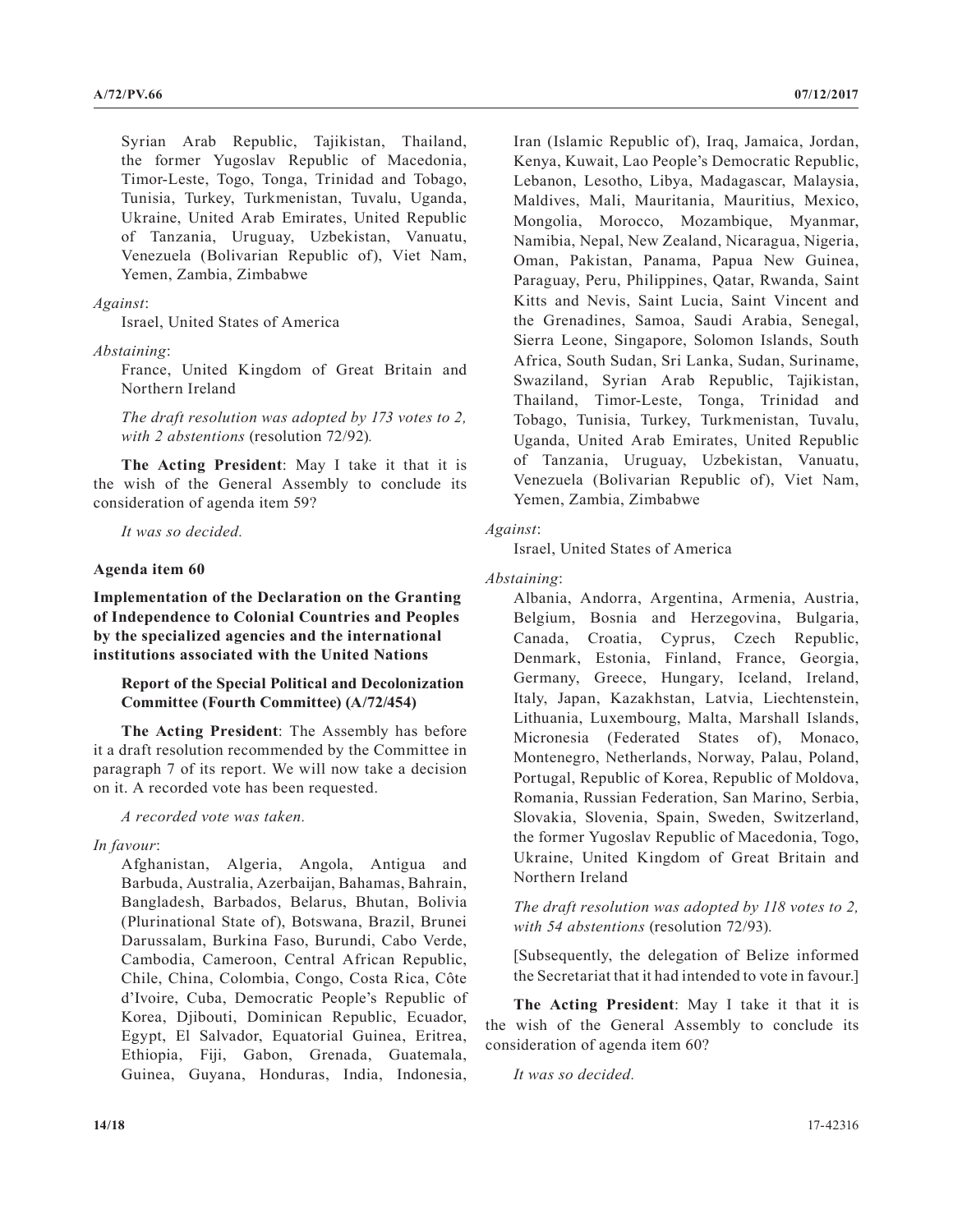### **Agenda item 61**

**Offers by Member States of study and training facilities for inhabitants of Non-Self-Governing Territories:**

**Report of the Special Political and Decolonization Committee (Fourth Committee) (A/72/455)**

**The Acting President**: The Assembly has before it a draft resolution recommended by the Committee in paragraph 7 of its report. The Committee adopted it without a vote. May I take it that the General Assembly wishes to do likewise?

*The draft resolution was adopted* (resolution 72/94)

**The Acting President**: May I take it that it is the wish of the Assembly to conclude its consideration of agenda item 61?

*It was so decided.*

# **Agenda item 62**

**Implementation of the Declaration on the Granting of Independence to Colonial Countries and Peoples**

# **Report of the Special Political and Decolonization Committee (Fourth Committee) (A/72/456)**

**The Acting President**: The Assembly has before it 17 draft resolutions recommended by the Committee in paragraph 43 of its report and a draft decision recommended by the Committee in paragraph 44 of the same report.

We will now take a decision on draft resolutions I to XVII and on the draft decision, one by one. After all of the decisions have been taken, representatives will have the opportunity to explain their votes.

We turn first to draft resolution I, entitled "Question of Western Sahara". The Committee adopted it without a vote. May I take it that the Assembly wishes to do likewise?

## *Draft resolution I was adopted* (resolution 72/95)*.*

**The Acting President**: Draft resolution II is entitled "Question of American Samoa". The Committee adopted it without a vote. May I take it that the Assembly wishes to do the same?

*Draft resolution II was adopted* (resolution 72/96)*.*

**The Acting President**: Draft resolution III is entitled "Question of Anguilla". The Committee adopted it without a vote. May I take it that the Assembly wishes to do likewise?

*Draft resolution III was adopted* (resolution 72/97)*.*

**The Acting President**: Draft resolution IV is entitled "Question of Bermuda". The Committee adopted it without a vote. May I take it that the Assembly wishes to do likewise?

*Draft resolution IV was adopted* (resolution 72/98)*.*

**The Acting President**: Draft resolution V is entitled "Question of the British Virgin Islands". The Committee adopted it without a vote. May I take it that the Assembly wishes to do likewise?

*Draft resolution V was adopted* (resolution 72/99)*.*

**The Acting President**: Draft resolution VI is entitled "Question of the Cayman Islands". The Committee adopted it without a vote. May I take it that the Assembly wishes to do likewise?

*Draft resolution VI was adopted* (resolution 72/100)*.*

**The Acting President**: Draft resolution VII is entitled "Question of French Polynesia". The Committee adopted it without a vote. May I take it that the Assembly wishes to do likewise?

*Draft resolution VII was adopted* (resolution 72/101)*.*

**The Acting President**: We now turn to draft resolution VIII, entitled "Question of Guam". A recorded vote has been requested.

*A recorded vote was taken.*

*In favour*:

Afghanistan, Algeria, Angola, Antigua and Barbuda, Argentina, Azerbaijan, Bahamas, Bahrain, Barbados, Belarus, Belize, Bhutan, Bolivia (Plurinational State of), Botswana, Brazil, Brunei Darussalam, Burundi, Cabo Verde, Cambodia, China, Colombia, Congo, Cuba, Democratic People's Republic of Korea, Dominican Republic, Ecuador, Egypt, Equatorial Guinea, Eritrea, Ethiopia, Fiji, Grenada, Guatemala, Guinea, Guyana, India, Indonesia, Iran (Islamic Republic of), Jamaica, Jordan, Kenya, Kuwait, Lao People's Democratic Republic, Lebanon, Lesotho, Libya, Madagascar, Malaysia, Maldives, Mali, Marshall Islands, Mauritius, Micronesia (Federated States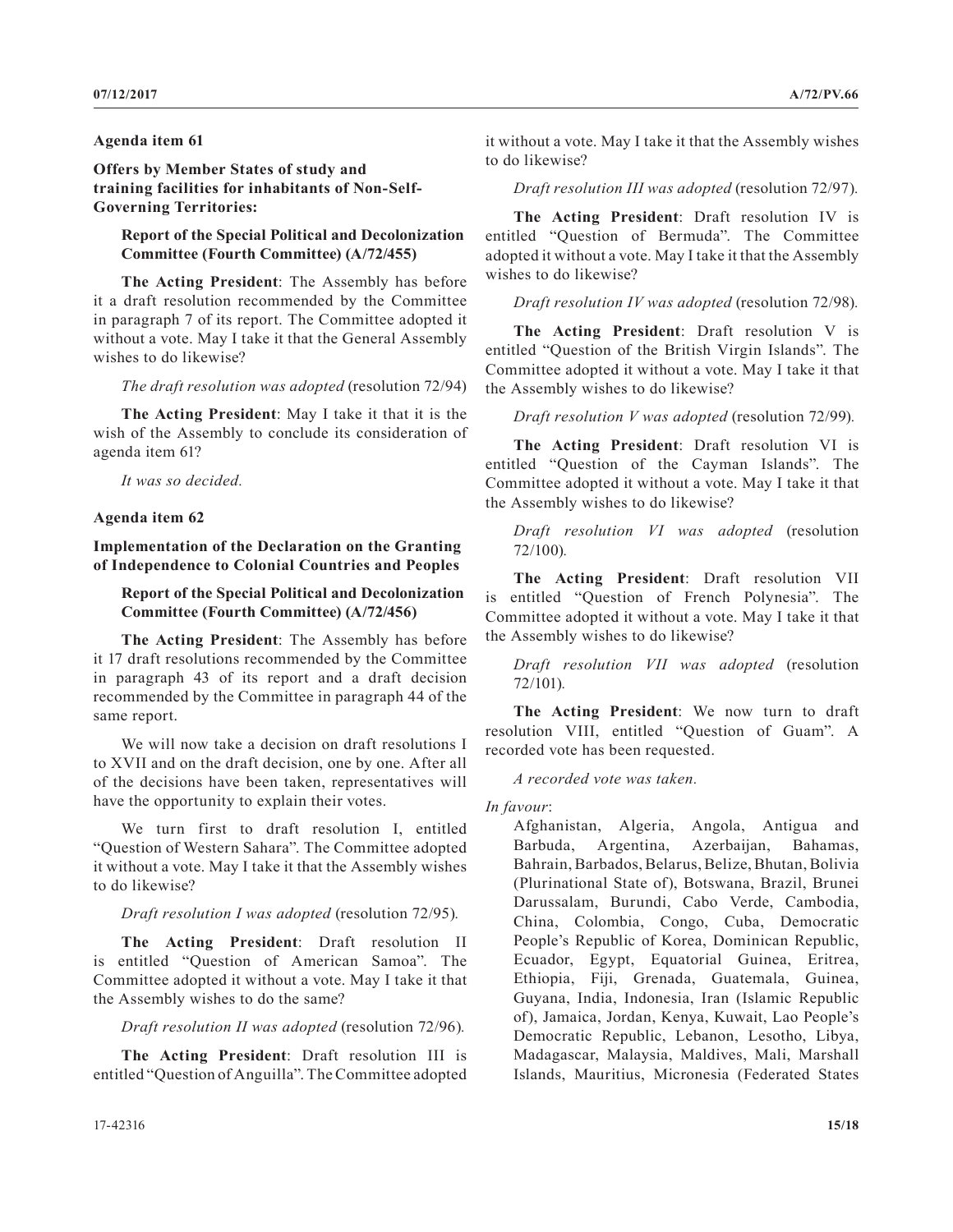of), Mongolia, Mozambique, Myanmar, Namibia, Nauru, Nepal, Nicaragua, Oman, Pakistan, Papua New Guinea, Philippines, Russian Federation, Rwanda, Saint Kitts and Nevis, Saint Lucia, Saint Vincent and the Grenadines, Samoa, Saudi Arabia, Singapore, Solomon Islands, South Africa, South Sudan, Sudan, Suriname, Swaziland, Syrian Arab Republic, Tajikistan, Thailand, Trinidad and Tobago, Turkmenistan, Uganda, United Republic of Tanzania, Uruguay, Uzbekistan, Vanuatu, Venezuela (Bolivarian Republic of), Viet Nam, Yemen, Zambia, Zimbabwe

## *Against*:

France, Iraq, Israel, Japan, Morocco, Ukraine, United Kingdom of Great Britain and Northern Ireland, United States of America

# *Abstaining*:

Albania, Andorra, Armenia, Australia, Austria, Bangladesh, Belgium, Bosnia and Herzegovina, Bulgaria, Canada, Chile, Costa Rica, Croatia, Cyprus, Czech Republic, Denmark, El Salvador, Estonia, Finland, Gabon, Georgia, Germany, Greece, Honduras, Hungary, Iceland, Ireland, Italy, Kazakhstan, Kyrgyzstan, Latvia, Liechtenstein, Lithuania, Luxembourg, Malta, Mauritania, Mexico, Monaco, Montenegro, Netherlands, New Zealand, Norway, Palau, Panama, Paraguay, Peru, Poland, Portugal, Qatar, Republic of Korea, Republic of Moldova, Romania, San Marino, Senegal, Slovakia, Slovenia, Spain, Sweden, Switzerland, the former Yugoslav Republic of Macedonia, Togo, Tunisia, Turkey, Tuvalu, United Arab Emirates

*Draft resolution VIII was adopted by 93 votes to 8, with 65 abstentions* (resolution 72/102)*.*

[Subsequently, the delegation of Guatemala informed the Secretariat that it had intended to abstain.]

**The Acting President**: Draft resolution IX is entitled "Question of Montserrat". The Committee adopted it without a vote. May I take it that the Assembly wishes to do likewise?

*Draft resolution IX was adopted* (resolution 72/103)*.*

**The Acting President**: Draft resolution X is entitled "Question of New Caledonia". The Committee adopted it without a vote. May I take it that the Assembly wishes to do likewise?

*Draft resolution X was adopted* (resolution 72/104)*.*

**The Acting President**: Draft resolution XI is entitled "Question of Pitcairn". The Committee adopted it without a vote. May I take it that the Assembly wishes to do likewise?

*Draft resolution XI was adopted* (resolution 72/105)*.*

**The Acting President**: Draft resolution XII is entitled "Question of Saint Helena". The Committee adopted it without a vote. May I take it that the Assembly wishes to do likewise?

*Draft resolution XII was adopted* (resolution 72/106)*.*

**The Acting President**: Draft resolution XIII is entitled "Question of Tokelau". The Committee adopted it without a vote. May I take it that the Assembly wishes to do likewise?

*Draft resolution XIII was adopted* (resolution 72/107)*.*

**The Acting President**: Draft resolution XIV is entitled "Question of the Turks and Caicos Islands". The Committee adopted it without a vote. May I take it that the Assembly wishes to do likewise?

*Draft resolution XIV was adopted* (resolution 72/108)*.*

**The Acting President**: Draft resolution XV is entitled "Question of the United States Virgin Islands". The Committee adopted draft resolution XV without a vote. May I take it that the Assembly wishes to do likewise?

*Draft resolution XV was adopted* (resolution 72/109)*.*

**The Acting President**: We now turn to draft resolution XVI, entitled "Dissemination of information on decolonization". A recorded vote has been requested.

*A recorded vote was taken.*

*In favour*:

Afghanistan, Albania, Algeria, Andorra, Angola, Antigua and Barbuda, Argentina, Armenia, Australia, Austria, Azerbaijan, Bahamas, Bahrain, Bangladesh, Barbados, Belarus, Belgium, Belize, Bhutan, Bolivia (Plurinational State of), Bosnia and Herzegovina, Botswana, Brazil, Brunei Darussalam, Bulgaria, Burkina Faso, Burundi,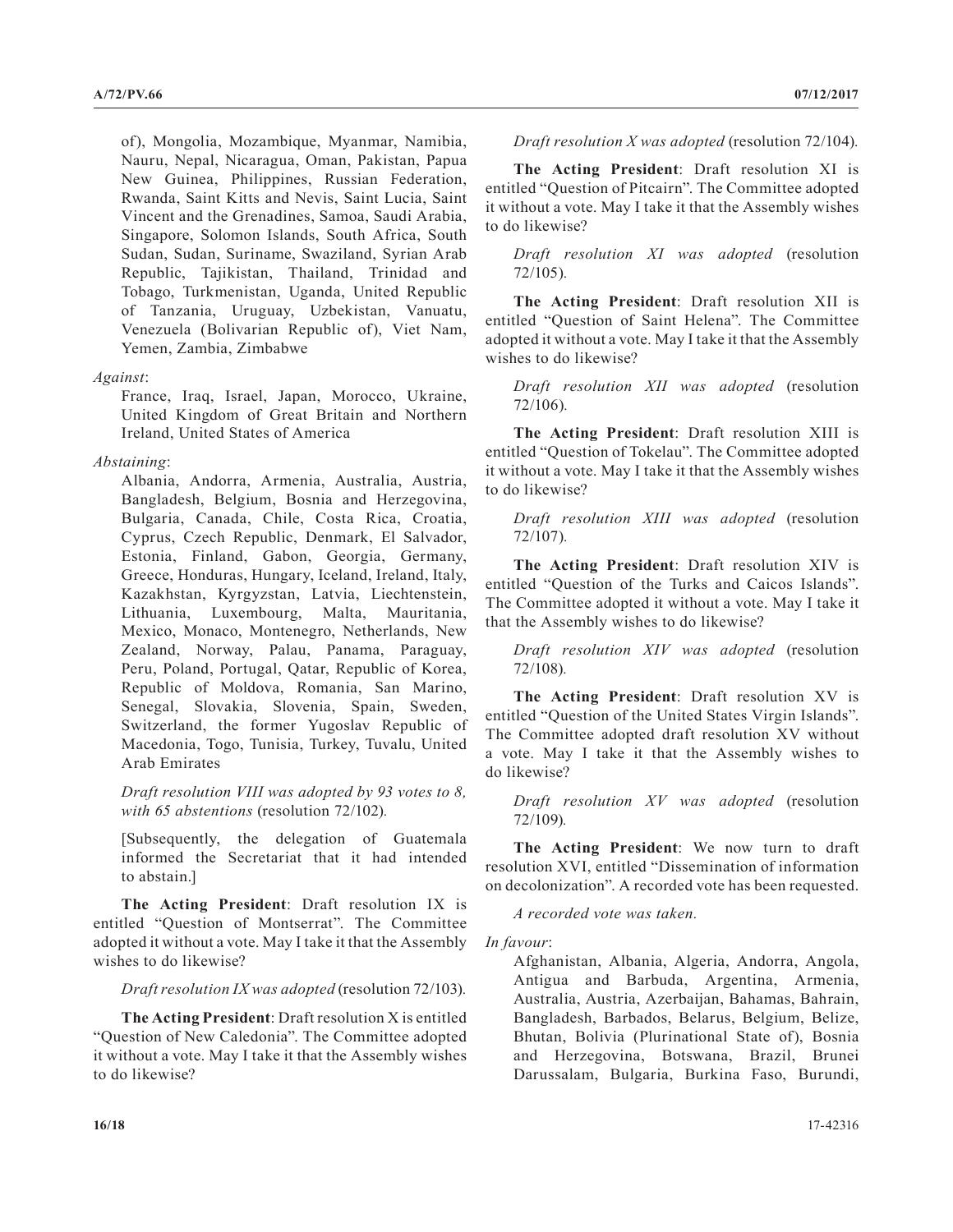Cabo Verde, Cambodia, Cameroon, Canada, Central African Republic, Chile, China, Colombia, Congo, Costa Rica, Côte d'Ivoire, Croatia, Cuba, Cyprus, Czech Republic, Democratic People's Republic of Korea, Denmark, Djibouti, Dominican Republic, Ecuador, Egypt, El Salvador, Equatorial Guinea, Eritrea, Estonia, Ethiopia, Fiji, Finland, Gabon, Gambia, Georgia, Germany, Greece, Grenada, Guatemala, Guinea, Guyana, Haiti, Honduras, Hungary, Iceland, India, Indonesia, Iran (Islamic Republic of), Iraq, Ireland, Italy, Jamaica, Japan, Jordan, Kazakhstan, Kenya, Kuwait, Kyrgyzstan, Lao People's Democratic Republic, Latvia, Lebanon, Lesotho, Libya, Liechtenstein, Lithuania, Luxembourg, Madagascar, Malaysia, Maldives, Mali, Malta, Marshall Islands, Mauritania, Mauritius, Mexico, Monaco, Mongolia, Montenegro, Morocco, Mozambique, Myanmar, Namibia, Nepal, Netherlands, New Zealand, Nicaragua, Nigeria, Norway, Oman, Pakistan, Palau, Panama, Papua New Guinea, Paraguay, Peru, Philippines, Poland, Portugal, Qatar, Republic of Korea, Republic of Moldova, Romania, Russian Federation, Rwanda, Saint Kitts and Nevis, Saint Lucia, Saint Vincent and the Grenadines, Samoa, San Marino, Saudi Arabia, Senegal, Serbia, Sierra Leone, Singapore, Slovakia, Slovenia, Solomon Islands, South Africa, South Sudan, Spain, Sri Lanka, Sudan, Suriname, Swaziland, Sweden, Switzerland, Syrian Arab Republic, Tajikistan, Thailand, the former Yugoslav Republic of Macedonia, Timor-Leste, Tonga, Trinidad and Tobago, Tunisia, Turkey, Turkmenistan, Tuvalu, Uganda, Ukraine, United Arab Emirates, United Republic of Tanzania, Uruguay, Uzbekistan, Vanuatu, Venezuela (Bolivarian Republic of), Viet Nam, Yemen, Zambia, Zimbabwe

## *Against*:

Israel, United Kingdom of Great Britain and Northern Ireland, United States of America

# *Abstaining*:

France, Togo

*Draft resolution XVI was adopted by 172 votes to 3, with 2 abstentions* (resolution 72/110)*.*

**The Acting President**: We now turn to draft resolution XVII, entitled "Implementation of the Declaration on the Granting of Independence to Colonial Countries and Peoples". A recorded vote has been requested.

*A recorded vote was taken.*

*In favour*:

Afghanistan, Algeria, Andorra, Angola, Antigua and Barbuda, Argentina, Armenia, Azerbaijan, Bahamas, Bahrain, Bangladesh, Barbados, Belarus, Belize, Bhutan, Bolivia (Plurinational State of), Bosnia and Herzegovina, Botswana, Brazil, Brunei Darussalam, Burkina Faso, Burundi, Cabo Verde, Cambodia, Cameroon, Central African Republic, Chile, China, Colombia, Congo, Costa Rica, Cuba, Cyprus, Democratic People's Republic of Korea, Djibouti, Dominican Republic, Ecuador, Egypt, El Salvador, Equatorial Guinea, Eritrea, Ethiopia, Fiji, Greece, Grenada, Guatemala, Guinea, Guyana, Haiti, Honduras, India, Indonesia, Iran (Islamic Republic of), Iraq, Jamaica, Japan, Jordan, Kazakhstan, Kenya, Kuwait, Kyrgyzstan, Lao People's Democratic Republic, Lebanon, Lesotho, Libya, Liechtenstein, Madagascar, Malaysia, Maldives, Mali, Malta, Mauritania, Mauritius, Mexico, Mongolia, Mozambique, Myanmar, Namibia, Nepal, Nicaragua, Nigeria, Oman, Pakistan, Panama, Papua New Guinea, Paraguay, Peru, Philippines, Qatar, Russian Federation, Rwanda, Saint Kitts and Nevis, Saint Lucia, Saint Vincent and the Grenadines, Samoa, Saudi Arabia, Senegal, Serbia, Sierra Leone, Singapore, Solomon Islands, South Africa, South Sudan, Sri Lanka, Sudan, Suriname, Swaziland, Syrian Arab Republic, Tajikistan, Thailand, Timor-Leste, Tonga, Trinidad and Tobago, Tunisia, Turkey, Turkmenistan, Tuvalu, Uganda, United Arab Emirates, United Republic of Tanzania, Uruguay, Uzbekistan, Vanuatu, Venezuela (Bolivarian Republic of), Viet Nam, Yemen, Zambia, Zimbabwe

*Against*:

Australia, Côte d'Ivoire, Gabon, Israel, Morocco, United Kingdom of Great Britain and Northern Ireland, United States of America

## *Abstaining*:

Albania, Austria, Belgium, Bulgaria, Canada, Croatia, Czech Republic, Denmark, Estonia, Finland, France, Georgia, Germany, Hungary, Iceland, Ireland, Italy, Latvia, Lithuania, Luxembourg, Monaco, Montenegro, Netherlands, New Zealand, Norway, Palau, Poland, Portugal,